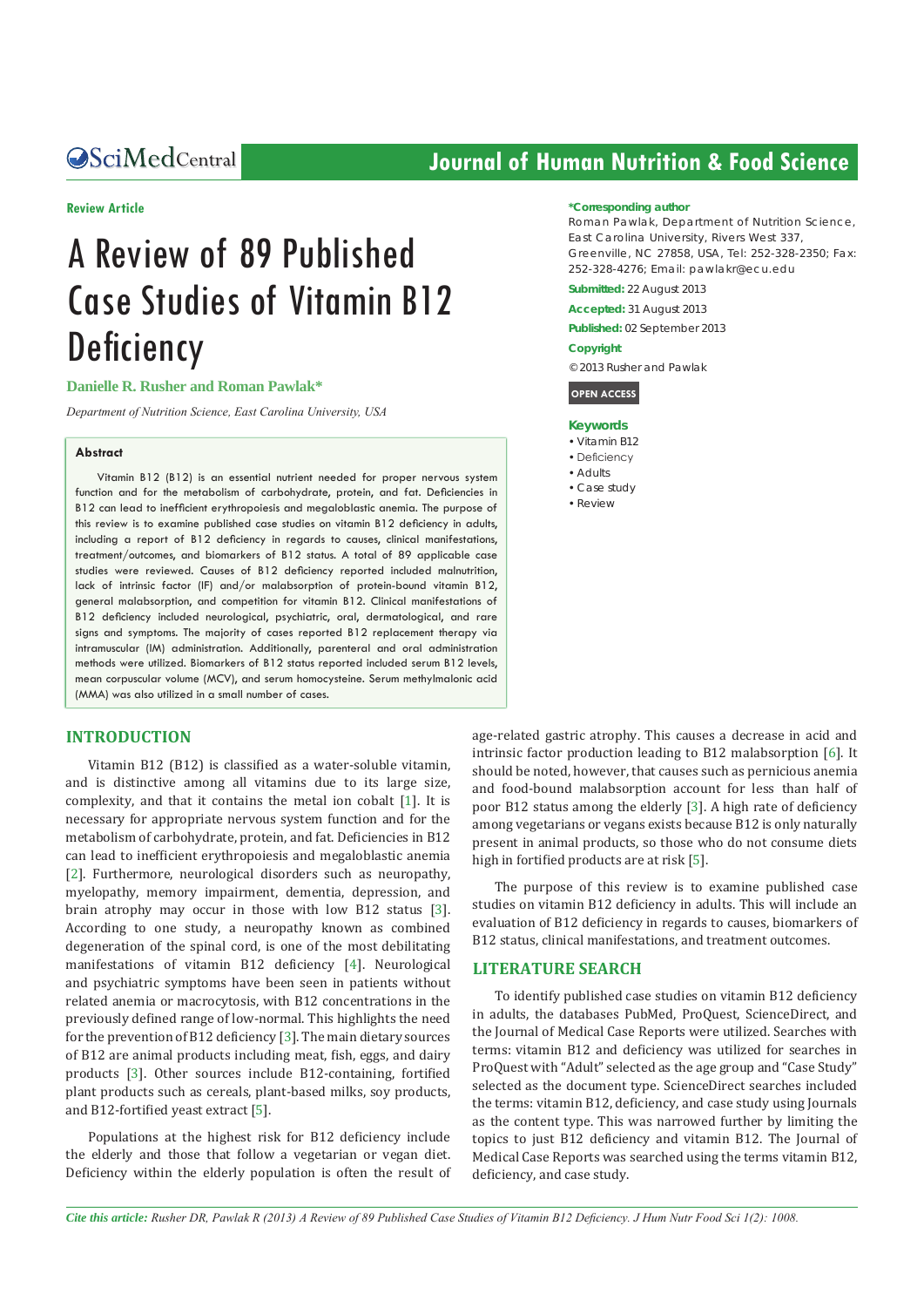Searches with the terms: B12 in the title and case in the title were used for the literature searches within PubMed. Cross-referencing was employed within PubMed to identify related citations from initial search results. The total number of publications found in all databases was 353 manuscripts. After screening all publications, 89 were excluded because they were not case studies. An additional 62 were excluded as not being applicable to vitamin B12 deficiency. Seventy-eight were excluded due to not being available in English, 31 were excluded because children, adolescents, or pregnant women were described in the report, and four were excluded due to unavailability of full-text.

#### **RESULTS**

The literature search yielded a total of 89 applicable case studies, of which, 40 involved females and 49 involved males. Thirty-six cases included young adults in the age range of 18-40 years, 25 cases included those in middle adulthood aged 40-64 years, and 27 cases included elderly individuals aged 65+. One case did not report an age. Cases were reported from 28 countries in total.

The identified causes of B12 deficiency are varied, but can be grouped into four main categories. These categories are: (1) malnutrition (nutritional deficiency) (20 cases), (2) lack of intrinsic factor (IF) and/or malabsorption of protein-bound vitamin B12 (36 cases), (3) general malabsorption (8 cases), and (4) competition for vitamin B12 (nitrous oxide poisoning or metformin therapy) (11 cases) [[7\]](#page-9-6). A total of 14 cases did not report a definitive cause of B12 deficiency.

#### **Nutritional B12 Deficiency**

Nutritional B12 deficiency has been attributed to cases of chronic alcoholism (1 case), and inadequate dietary intake (19 cases: 13 related to vegetarianism, 6 related to poor diet). One case of a 61 year old male with a history of excess alcohol consumption was reported [\[8](#page-9-7)]. Hematological values of B12 status were not reported [\[8](#page-9-7)].

Thirteen cases of vegetarianism related to B12 deficiency were reported [\[9](#page-9-8)[-20\]](#page-10-0). These cases included seven males and six females aged 18-68 years. Six of these cases reported a serum B12 level between 31.6-150 pg/mL [\[9](#page-9-8)-[14](#page-10-1)]. Five cases reported a serum B12 level of 65.1-125.4 pmol/L [[15](#page-10-2)[-18](#page-10-3)] and two cases reported serum B12 levels of 101 and 195 ng/L [[19](#page-10-4)[,20](#page-10-0)] Megaloblastic anemia was indicated in three cases, [[9,](#page-9-8)[16](#page-10-5)[,19](#page-10-4)] normocytic anemia in one case [[15](#page-10-2)] and a generally defined anemia referred to as B12 deficiency anemia was indicated in one case [[10\]](#page-9-9). For the mean corpuscular volumes (MCV) reported values ranged from 84-144 fl [[9,](#page-9-8)[13](#page-9-10),[15](#page-10-2)[-17](#page-10-6),[19\]](#page-10-4). Elevated homocysteine levels were demonstrated in three cases and were 28, 30.59, and 50 µmol/L respectively [[13](#page-9-10),[18,](#page-10-3)[20](#page-10-0)].

Six cases of malnutrition as a result of poor or insufficient diet were reported. These included three males and three females aged 21-73 years [[21](#page-10-7)-[26](#page-10-8)]. Serum B12 levels of 55, 79, and 140 pmol/L were reported in three cases [[21](#page-10-7)-[23](#page-10-9)]. Two cases reported serum B12 levels of 35 and <100 pg/mL [[24](#page-10-10),[25](#page-10-11)]. One case indicated a serum B12 level of 54 ng/L[[26](#page-10-8)]. MCV levels were reported in 3 cases and were 94.3, 108 and 125 fl respectively [[21](#page-10-7),[23](#page-10-9),[26](#page-10-8)]. Homocysteine was reported as 88 µmol in one case

[[21](#page-10-7)] and serum holotranscobalamin was reported as 27.89 pmol/L in another three cases provided information on dietary habits likely leading to deficiency. One case of a 26 year old female indicated a very poor diet of corn snacks, chips, and fast food; and no consumption of vegetables for several years [[26\]](#page-10-8). A case of a 21 year old male reported a very limited diet of toasted oats cereal without milk, bread, and french-fried potatoes. The patient had aversion to many food textures including meat [[21\]](#page-10-7). A case of a 73 year old male reported infrequent intake of meat, but the patient did consume fish three to four times a week [[23\]](#page-10-9). All other cases did not provide specific information on dietary habits [[22](#page-10-12),[24](#page-10-10),[25](#page-10-11)].

#### **Lack of Intrinsic Factor (IF)/Malabsorption of Proteinbound B12**

Thirty-six cases reported B12 deficiency due to lack of IF or other causes of malabsorption of protein-bound B12. These included 22 males and 14 females ranging in age from 22 to 87 years [\[27](#page-10-13)-[56](#page-11-0)].Their serum B12 levels ranged from 5-307 pg/mL [\[27](#page-10-13)-[45](#page-10-14)], 51-338 ng/mL, [[46](#page-10-15)-[52\]](#page-10-16) and 25-104 pmol/L [[53](#page-10-17)-[56](#page-11-0)]. Of MCV levels reported, values ranged from 80-122 fl [[27,](#page-10-13)[29,](#page-10-18)[31](#page-10-19),[32](#page-10-20),[34](#page-10-21)] [[36](#page-10-22)[,39](#page-10-23)-[41](#page-10-24),[43](#page-10-25),[44](#page-10-26),[46](#page-10-15)-[54](#page-11-1),[56](#page-11-0)] Homocysteine levels were reported in nine cases total ranging in six cases from 23-150 µmol/L [[34](#page-10-21),[42](#page-10-27),[44](#page-10-26),[47,](#page-10-28)[54](#page-11-1),[55](#page-11-2)]. Three cases indicated homocysteine levels at 18 ng/mL, [\[40](#page-10-29)] >50 nmol/L, [[33](#page-10-30)] and 120 mcg/L [[50](#page-10-31)].

#### **General malabsorption**

Eight cases reported general malabsorption as related to B12 deficiency. These cases included six males and two females aged 18-73 years [[57-](#page-11-3)[64](#page-11-4)]. Serum B12 levels ranged from 60-169 pg/ mL in five cases, [[57](#page-11-3)-[61](#page-11-5)] and were reported as 121 ng/mL, 349 ng/mL, and 1365 pmol/L in three cases [[62](#page-11-6)-[64](#page-11-4)]. Seven cases reported MCV levels which ranged from 81-108 fl [\[57-](#page-11-3)[62](#page-11-6),[64\]](#page-11-4). Two cases indicated homocysteine levels of 64.4 µmol/L and 93 µmol/L [[59](#page-11-7),[64](#page-11-4)]. Additionally, methymalonic acid (MMA) was reported as 722 nmol/L in one case [[63](#page-11-8)].

Malabsorption occurred in three cases as a result of bowel resection due to midgut volvulus, [\[57](#page-11-3)] congenital necrotizing ileus, [\[59](#page-11-7)] and diffuse large B cell lymphoma (DLBCL) [[60](#page-11-9)]. One individual experienced malabsorption due to issues at the terminal ileum [[62](#page-11-6)]. One case indicated malabsorption of B12 due to an abnormal binding protein in the serum resulting in a high serum B12 level, but very low red blood cell B12 level [[64\]](#page-11-4). Moreover, one case indicated functional B12 deficiency due to a failure of intracellular transport [[63](#page-11-8)]. The other two cases only indicated a generalized malabsorption with no definitive cause stated, [[58,](#page-11-10)[61](#page-11-5)] one of these cases, however, did indicate Klebsialla pneumonia or malabsorption from the upper GI tract as a potential cause [[61\]](#page-11-5).

#### **Competition for B12**

Three cases were reviewed which presented post-operative occurrences of B12 deficiency as a result of nitrous oxide exposure during surgery. This included three males aged 52, 57, and 65 years [56,65,66]. Development of deficiency symptoms occurred at 7 days [[65](#page-11-11)], 16 days [[66](#page-11-12)], and 2 months [[65](#page-11-11)] postoperative. Serum B12 status was reported as 135 pmol/L [[65\]](#page-11-11)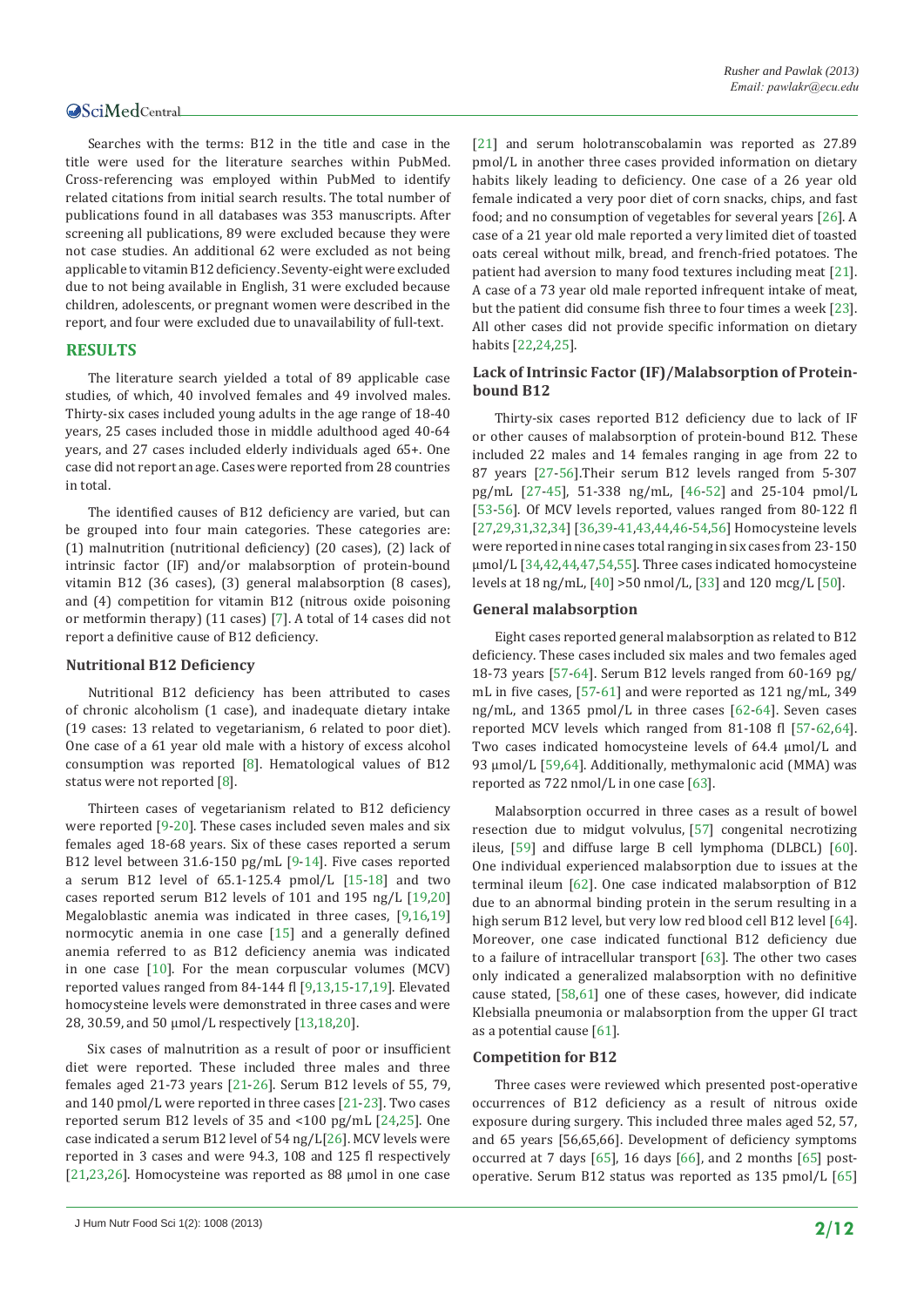#### 166 pmol/L, [[65](#page-11-11)] and 30 µg/L [[66\]](#page-11-12).

Three studies presented cases of nitrous oxide induced vitamin B12 deficiency as a result of recreational misuse. These cases included two females and one male [[67](#page-11-13)[-69](#page-11-14)]. Specific age was not given in the first case but indicated that the patient was in their twenties, [[67\]](#page-11-13) the second case was of a 23 year old, [\[68](#page-11-15)] and the third was a 33 year old [\[69](#page-11-14)]. All patients inhaled nitrous oxide through whipped cream bulbs abusively (10-20 bulbs/day [[67\]](#page-11-13); 130 bulbs/day[\[68](#page-11-15)], daily use for 4 weeks [\[69](#page-11-14)]). Serum B12 levels were 124 pmol/l, 125 pmol/l, and 202 pg/mL [[67-](#page-11-13)[69](#page-11-14)]. MCV levels were reported in two cases and were 92 and 95 fl respectively [\[67](#page-11-13),[69\]](#page-11-14). A Homocysteine level was reported in one case and was  $48.4 \text{ mmol/L}$  [\[69](#page-11-14)].

Metformin-induced vitamin B12 deficiency was reported in five cases. These cases included three females and two males aged 60-82 years [\[70](#page-11-16)[-73](#page-11-17)]. Specific age was not reported in one case [[72\]](#page-11-18). Serum B12 levels were 60 pg/mL, [70] 131 pg/mL, [\[71](#page-11-19)] 97 pmol/L, [[72\]](#page-11-18) and 125 pmol/L [\[72](#page-11-18)]. One case did not report the serum B12 level for the patient [[73\]](#page-11-17). MCV levels were indicated in three cases and were 99.7, 104, and 120.3 fl respectively [[71,](#page-11-19)[72](#page-11-18)].

#### **Unreported causes**

A total of 14 cases did not report a definitive cause of B12 deficiency. These cases included six males and eight females aged 31-88 years [[15](#page-10-2),[17,](#page-10-6)[74](#page-11-20)[-83](#page-11-21)]. Serum B12 levels were reported as ranging from 13.5-247 pg/mL [ 45,51,74-80] and 44-113 pmol/L [[15](#page-10-2)[,17](#page-10-6)[,81](#page-11-22)[,82](#page-11-23)]. One case indicated a serum B12 level of 60 ng/L [[83\]](#page-11-21). MCV levels were reported in eight cases and ranged from 65.5-114.1 fl [[15](#page-10-2),[51](#page-10-32),[74,](#page-11-20)[76,](#page-11-24)[78](#page-11-25)[-80](#page-11-26)[,83](#page-11-21)]. Homocysteine levels were indicated in three cases and were 12.3  $\mu$ mol/L [[51](#page-10-32)] and >50 µmol/L [[45](#page-10-14)[,81](#page-11-22)].

#### **CLINICAL MANIFESTATIONS**

#### **Neurological impairments**

A total of 43 cases involved patients with B12 deficiencyrelated neurological impairment. These patients ranged from 19-82 years of age and presented an array of symptoms [\(Table](#page-3-0)  [1](#page-3-0)). A common clinical manifestation experienced by patient's studied with neurological impairment is paresthesia or tingling, numbness, and/or burning in the skin, which was indicated in 27 cases total [\[19](#page-10-4),[20,](#page-10-0)[21](#page-10-7),[31](#page-10-19)-[34](#page-10-21)[,37](#page-10-33)[,38](#page-10-34),[41](#page-10-24),[45](#page-10-14)-[49,](#page-10-35)[53](#page-10-17)[,58](#page-11-10)[,49](#page-10-35)-[63](#page-11-8),[53](#page-10-17),[58,](#page-11-10)[63](#page-11-8)- [65](#page-11-11)[,68](#page-11-15)[,70](#page-11-16),[73,](#page-11-17)[75,](#page-11-27)[76\]](#page-11-24). Another prevalent clinical manifestation observed is ataxia or the lack of coordination of muscle movements, often accompanied by gait abnormalities. This was reported in 22 cases [[13](#page-9-10)[,18,](#page-10-3)[21](#page-10-7),[31](#page-10-19),[37,](#page-10-33)[38](#page-10-34),[41](#page-10-24),[45](#page-10-14),[46](#page-10-15),[49,](#page-10-35)[50](#page-10-31),[51](#page-10-32),[55](#page-11-2),[62](#page-11-6)-[67,](#page-11-13)[78,](#page-11-25)[79](#page-11-28)] Other symptoms commonly reported included weakness (13 cases) [[19,](#page-10-4)[21](#page-10-7),[34](#page-10-21)[,37](#page-10-33),[42](#page-10-27),[45](#page-10-14),[46](#page-10-15),[62](#page-11-6),[64](#page-11-4),[65](#page-11-11),[68,](#page-11-15)[72,](#page-11-18)[75](#page-11-27)] and impaired cognitive abilities (9cases) [[13](#page-9-10),[18,](#page-10-3)[31](#page-10-19),[33](#page-10-30)[,37](#page-10-33),[51](#page-10-32),[66](#page-11-12),[72,](#page-11-18)[79\]](#page-11-28). Four cases indicated that Lhermitte's sign, an electrical sensation which moves down spine, was a prevalent symptom especially during neck flexion [[32](#page-10-20),[45](#page-10-14),[64](#page-11-4)]. Three cases reported fatigue as a problematic occurrence [\[48](#page-10-36)[,49,](#page-10-35)[79](#page-11-28)].

#### **Psychiatric abnormalities**

A total of 16 cases involved patients with B12 deficiencyrelated psychiatric abnormalities. These patients ranged in age 23-78 years and exhibited a multitude of symptoms ([Table 2](#page-5-0)). The most prevalent features of patients experiencing psychiatric abnormalities as a result of B12 deficiency included, delusions (5 cases) [\[39](#page-10-23)[,40](#page-10-29)[,60](#page-11-9),[61](#page-11-5),[69\]](#page-11-14), irritability (5 cases), [[14](#page-10-1)[,40](#page-10-29),[43](#page-10-25),[59,](#page-11-7)[77](#page-11-29)] and decreased interest (5 cases) [[11](#page-9-11),[12](#page-9-12),[25](#page-10-11),[40](#page-10-29)[,60](#page-11-9)]. Other manifestations included depression (4 cases) [[12](#page-9-12),[25](#page-10-11),[39,](#page-10-23)[60](#page-11-9)] and sleep disturbances (4 cases) [[12](#page-9-12),[25](#page-10-11)[,60](#page-11-9)[,74](#page-11-20)] Symptoms such as confusion (3 cases), [[39,](#page-10-23)[40](#page-10-29)] fatigue (3 cases), [12,25,60] irrational behavior (3 cases) [[22](#page-10-12)[,69](#page-11-14)[,77](#page-11-29)] and paranoia (3 cases) [[40,](#page-10-29)[59,](#page-11-7)[74](#page-11-20)] were also observed. Hyperactivity, sexual indiscretion, social withdrawal, forgetfulness, and psychotic episodes were also seen in two cases each [[43](#page-10-25),[77](#page-11-29),[11](#page-9-11)[,74](#page-11-20),[22](#page-10-12),[14](#page-10-1),[59,](#page-11-7)[40](#page-10-29)]. Lastly, a hallucination was a reported symptom in one case [\[82](#page-11-23)].

#### **Oral manifestations**

Thirteen cases reported oral manifestations of B12 deficiency, and included patients aged 19-88 years. These patients experienced varying symptoms outlined in ([Table 3\)](#page-6-0). The most prevalent symptoms were glossitis (4 cases), [[56](#page-11-0)] recurrent aphthous stomatitis (4cases), [[15](#page-10-2)[,30](#page-10-37)] and pain and burning sensations in the mouth [[16](#page-10-5),[23](#page-10-9),[52](#page-10-16)[,83](#page-11-21)]. Additionally, increased sensitivity was another notable feature [[23](#page-10-9),[52](#page-10-16)]. Other symptoms experienced included hoarseness and vocal fold palsy, [\[8](#page-9-7)] red stains on cheeks and tongue, [[16](#page-10-5)] and epithelial dysplasia [\[83](#page-11-21)].

#### **Dermatological manifestations**

A total of five cases reported B12 deficiency-related dermatological manifestations. These included patients aged 25-54 years with symptoms outlined in ([Table 4\)](#page-7-0). Symptoms included hyperpigmentation (3 cases)[[10,](#page-9-9)[24](#page-10-10),[35](#page-10-38)] and skin lesions (2 cases) [\[17](#page-10-6)].

#### **Rare manifestations**

Ten cases presented symptoms that were not able to be categorized as neurological, psychiatric, oral, or dermatological and could be considered rare manifestations of B12 deficiency. One or more of these symptoms could potentially resign in the previously ascribed categories; however, the majority cannot be classified. The cases involved patients between the ages of 18 and 85 years, and exhibited the symptoms outlined in [\(Table 5](#page-7-1)) [[9,](#page-9-8)[26](#page-10-8),[29](#page-10-18),[44](#page-10-26),[54](#page-11-1),[57,](#page-11-3)[81,](#page-11-22)[80](#page-11-26)].

#### **TREATMENT/OUTCOMES**

The majority of cases reported B12 replacement therapy via intramuscular (IM) administration as the initiated treatment. A total of 59 cases utilized this method of B12 repletion, and staggered treatment approach was often utilized. This typically consisted of daily injections for a week or longer, followed by weekly injections, then monthly injections thereafter. Doses for IM B12 therapy ranged from 100 µg to 1000 µg. Nine cases indicated that B12 was administered parenterally, five at a dose of 1000 µg, [[15](#page-10-2),[43](#page-10-25),[45\]](#page-10-14) (3cases) one at 3000 µg, [[13](#page-9-10)] and three unreported doses [\[38](#page-10-34)[,75,](#page-11-27)[76\]](#page-11-24). One case reported intravenous and IM B12 therapy [58]. Three cases indicated that oral B12 was given at 100 µg [[52\]](#page-10-16) and 1000 µg [\[10](#page-9-9)[,82\]](#page-11-23). Fifteen cases did not report specific information regarding the method of B12 administration [[26](#page-10-8),[32](#page-10-20),[39,](#page-10-23)[42](#page-10-27)[,50](#page-10-31),[53](#page-10-17),[59,](#page-11-7)[66](#page-11-12)-[68,](#page-11-15)[72,](#page-11-18)[73](#page-11-17)[,78](#page-11-25)].

Treatment with B12 replacement therapy resulted in full recovery in 40 cases. Improvement in symptoms, but not full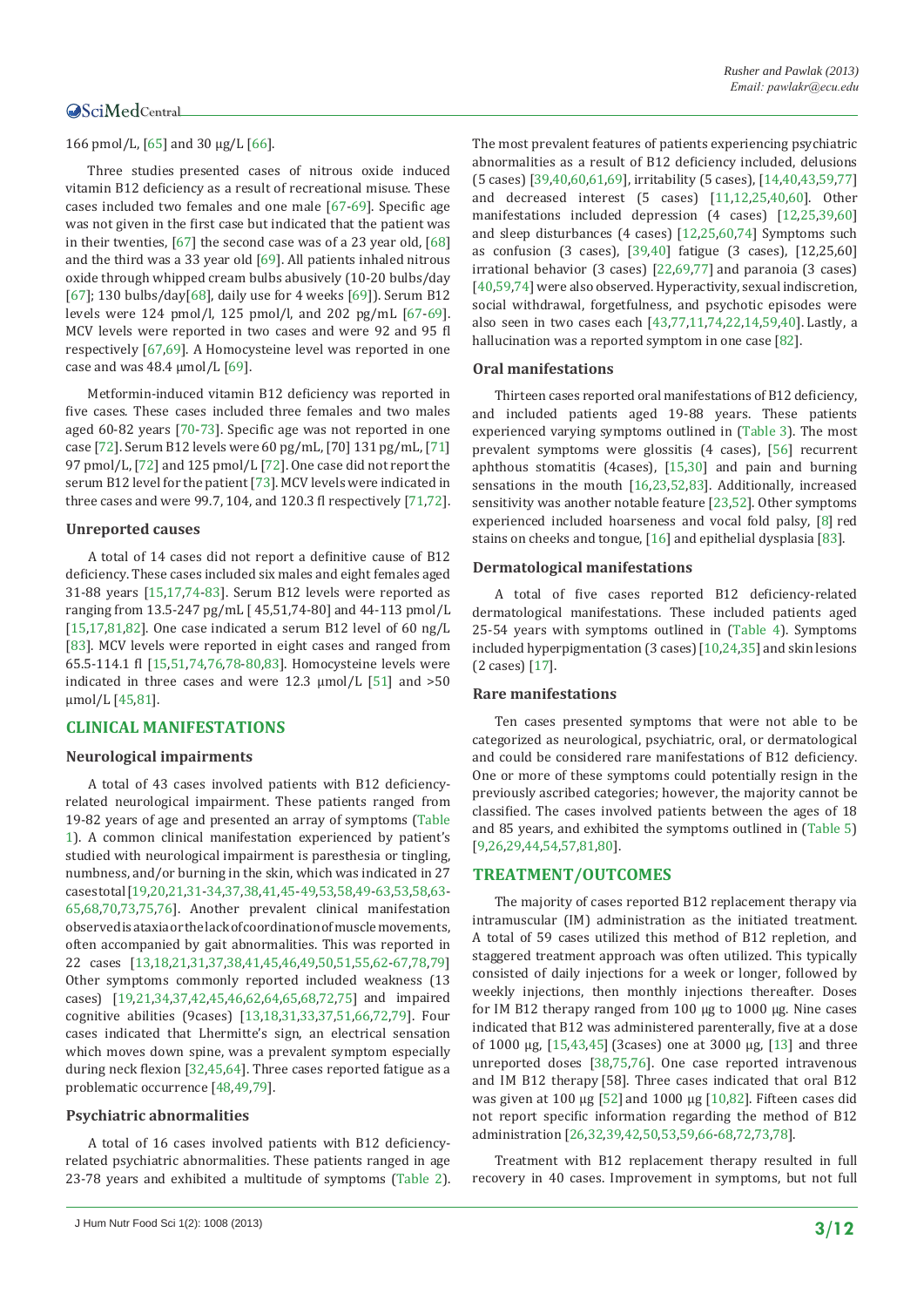| Case/reference<br><b>Number</b> | Age               | <b>Sex</b> | <b>Symptoms</b>                                                                                                                                       | Serum B12<br><b>Status</b>     | <b>Causes</b>               | <b>Treatment</b>                                                                 |
|---------------------------------|-------------------|------------|-------------------------------------------------------------------------------------------------------------------------------------------------------|--------------------------------|-----------------------------|----------------------------------------------------------------------------------|
| 1 [33]                          | 39 years          | Male       | • Distal upper extremity numbness<br>• Fine motor difficulties                                                                                        | $203$ pg/mL                    | Lack of IF                  | (B12) Monthly injections                                                         |
| $2$ [19]                        | 19 years   Male   |            | • Painless weakness<br>• Paresthesia<br>• Numbness of palmar aspects of both hands                                                                    | $101$ ng/L                     | Vegetarianism               | (B12) IM therapy                                                                 |
| 3 [38]                          | 56 years   Male   |            | • Acute onset of paresthesia involving both<br>hands<br>• Difficulty walking<br>• Inability to feel the ground                                        | 75 pg/mL                       | Lack of IF                  | Parenteral administration of vitamin B12                                         |
| 4 [58]                          | 19 years   Male   |            | • Gradually progressing tingling in both hands                                                                                                        | $<$ 100 pg/mL                  | Malabsorption               | (B12) Intravenous and IM injections                                              |
| 5 [20]                          | 39 years   Male   |            | • Progressive spastic paraparesis                                                                                                                     | $195$ ng/L                     | Vegetarianism               | (B12) IM 1 mg/day for 1 week, weekly for 3<br>weeks, then every month            |
| 6 [13]                          | 40 years   Male   |            | • Acute onset of irrelevant speech and inability<br>to comprehend<br>• Involuntary movements of upper extremities<br>• Unsteady gait                  |                                | 62.96 pg/mL Vegetarianism   | Parenteral (B12) 3000 µg/day for 1 month, then<br>1000 μg/month for 1 month      |
| 7 [18]                          | 68 years   Male   |            | • Acute onset of dizziness<br>• Ataxia<br>• Vomiting<br>• Mildly impaired cognitive functions<br>• Disorientation in time<br>• Short-term memory loss | $121$ pmol/L                   | Vegetarianism               | IM (B12) 1000 μg/day for 1 week, 1/week for 4<br>weeks, then oral administration |
| 8 [21]                          | 21 years   Male   |            | • Progressive gait instability<br>• Weakness in legs<br>• Paresthesia in feet<br>• Difficulty concentrating                                           | 55 pmol/L                      | Malnutrition<br>(poor diet) | IM (B12) for 1 week, weekly injections for 1<br>month, then monthly injections   |
| 9 [46]                          | 35 years          | Female     | • Progressive unsteadiness of gait<br>• Tendency to fall toward the left<br>• Numbness in both legs                                                   | $100$ ng/mL                    | Lack of IF                  | IM (B12) 1000 μg                                                                 |
| 10 [31]                         | 35 years   Male   |            | • Progressive unsteadiness<br>• Slurring of speech<br>• Alteration in mood<br>• Numbness in both legs                                                 | $<$ 44 pg/mL                   | Lack of IF                  | IM (B12) 1 mg daily for 1 week, then monthly<br>injections                       |
| 11 [47]                         | 37 years          | Female     | • Burning pain in lower limbs                                                                                                                         | $51$ ng/L                      | Lack of IF                  | IM (B12) $5000 \mu g$ /week for 1 month than 1000<br>µg/week                     |
| 12 [47]                         | 61 years   Female |            | • Pain<br>• Cramps<br>· Distal parethesias in lower legs                                                                                              | $53$ ng/L                      | Lack of IF                  | IM (B12) 1000 μg/day                                                             |
| 13 [32]                         | 38 years Female   |            | • Fatigue<br>• Electric dysesthesia with neck flexion<br>(Lhermitte's sign)                                                                           | <50 pg/mL                      | Lack of IF                  | $(B12)$ 500 µg biweekly                                                          |
| 14 [32]                         | 44 years   Male   |            | • Fatigue<br>• Numbness in extremities<br>· Intermittent electric dysesthesia associated<br>with neck flexion (Lhermitte's sign)                      | 42 pg/mL                       | Lack of IF                  | B12 therapy                                                                      |
| 15 [34]                         | 42 years Female   |            | • Numbness and tingling feet<br>• Symmetrical weakness of lower extremities<br>• Urinary incontinence<br>• Sensory loss of perineal region            | $\langle$ 150 pg/mL Lack of IF |                             | IM (B12) 1000 µg/day for 7 days, weekly for 3<br>weeks, then monthly             |
| 16 [48]                         | 44 years   Male   |            | • Shortness of breath<br>• Fatigue<br>• Paresthesia                                                                                                   | $70$ ng/L                      | Lack of IF                  | IM (B12) 1000 µg/day for 1 week, then weekly<br>for 1 month, then monthly        |
| 17 [53]                         | 44 years   Male   |            | • Constant tolerable pains in the lumbar area<br>• Numbness in the lower limbs                                                                        | 75 pmol/L                      | Lack of IF                  | (B12) 1000 g for 30 days, then 500 g for 15 days                                 |
| 18 [36]                         | 55 years   Male   |            | • Bradykinesia<br>• Tremors of hands                                                                                                                  | $5$ pg/mL                      | Lack of IF                  | IM (B12) 1000 mg/day for 3 days then 1/week<br>for 4 weeks                       |
| 19 [37]                         | 55 years   Male   |            | • Weakness and numbness in extremities<br>• Difficulty walking<br>• Deterioration of mental activities                                                | $<$ 30 pg/mL                   | Lack of IF                  | IM (B12) 1000 μg/day for 7 days, then 1000 μg/<br>week                           |

<span id="page-3-0"></span>**Table 1:** Characteristics of Patients with Neurologic Impairments.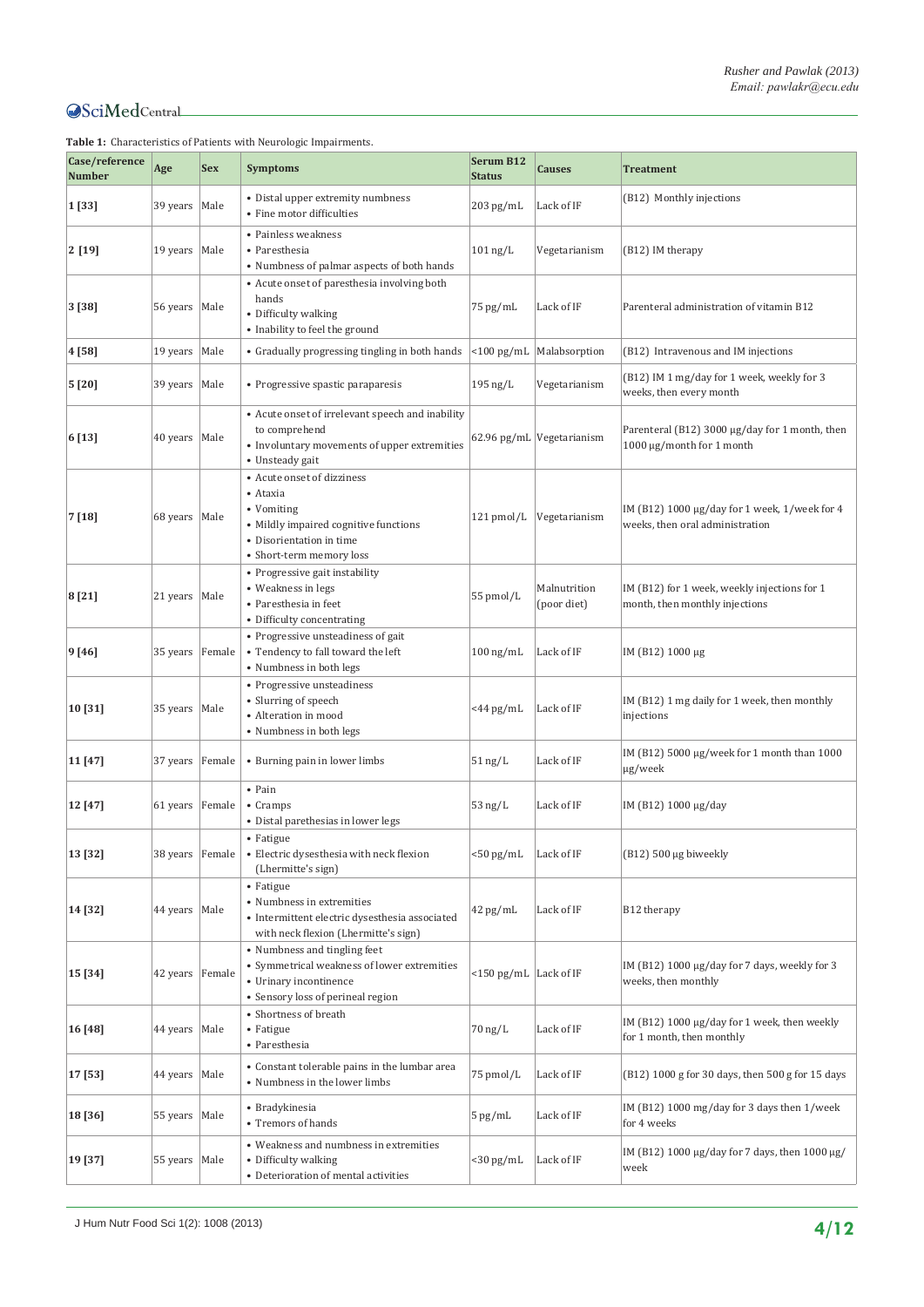| Case/reference<br><b>Number</b> | Age               | <b>Sex</b> | <b>Symptoms</b>                                                                                                                                                                 | Serum B12<br><b>Status</b>                     | <b>Causes</b>             | <b>Treatment</b>                                                                  |
|---------------------------------|-------------------|------------|---------------------------------------------------------------------------------------------------------------------------------------------------------------------------------|------------------------------------------------|---------------------------|-----------------------------------------------------------------------------------|
| 20 [49]                         | 57 years   Male   |            | • Difficulty in walking<br>• Easily fatigued<br>• Broad-based gait<br>• Numbness and tingling and hands and feet<br>• Loss of positional sense<br>• Dysesthesia below the knees | $146$ ng/L                                     | Lack of IF                | IM (B12) 1000 µg/day for 3 weeks, monthly for 6<br>months, then 100 µg oral/daily |
| 21 [55]                         | 62 years   Male   |            | • Choreatic movements in upper arms and<br>head                                                                                                                                 | $104$ pmol/L                                   | Lack of IF                | IM (B12) 1mg/day for 10 days, then weekly                                         |
| 22 [50]                         | 66 years          | Female     | • Ataxia of stance and gait                                                                                                                                                     | $338$ ng/L                                     | Lack of IF                | (B12) 1 mg/day for 12 days, then 1/week                                           |
| 23 [51]                         | 70 years          | Female     | • History of imbalance<br>• Gait disturbance<br>• Memory problems                                                                                                               | $247$ pg/mL                                    | Uknown                    | IM (B12) 1mg/day for 5 days, then monthly                                         |
| 24 [51]                         | 74 years   Female |            | • Gait disturbance<br>• Imbalance<br>• Blurred vision                                                                                                                           | $86$ ng/mL                                     | Lack of IF                | IM (B12) 1 mg/day for 10 days, then monthly                                       |
| 25 [41]                         | 77 years   Male   |            | • Unstable gait<br>• Urinary urgency<br>• Clumsiness of hands<br>• Tingling sensations in legs<br>• Occasional dizziness                                                        | $38 \,\mathrm{pg/mL}$                          | Lack of IF                | IM (B12) $1mg/day$ for 1 week then $1mg/m$ onth                                   |
| 26 [42]                         | 78 years          | Male       | • Weakness in the left arm and shoulder<br>• Discomfort and difficulty in dressing                                                                                              | $116$ pg/mL                                    | Lack of IF                | Not reported                                                                      |
| 27 [45]                         | 55 years   Male   |            | • Paresthesias<br>• Mild weakness in both hands and feet<br>• Electric shock sensations<br>• Jerking movements of abdominal muscles                                             | $142$ pg/mL                                    | Unknown                   | Parenteral (B12) 1000 µg/month                                                    |
| 28 [45]                         | 87 years          | Male       | • Progressively weakening gait<br>• Abdominal jerks                                                                                                                             | $\langle 100 \text{ pg/mL} \rangle$ Lack of IF |                           | IM (B12) 1000 μg/month                                                            |
| 29 [64]                         | 28 years   Male   |            | • Lethargy<br>• Anxiety<br>• Depression<br>• Paresthesia of hands and feet<br>• Weakness of legs<br>• Ataxia of gait<br>• Lhermitte's symptom                                   |                                                | 1365 pmol/L Malabsorption | $IM(B12)1mg$ weekly                                                               |
| 30 [62]                         | 35 years   Male   |            | • Progressive weakness of lower limbs<br>• Unsteadiness of gait<br>• Weakness of grip<br>• Urgency and precipitancy of urine                                                    | $121$ ng/L                                     | Malabsorption             | IM (B12) 1000 µg/day for 2 weeks, weekly for 2<br>months, then monthly            |
| 31 [63]                         | 73 years Female   |            | • Progressive gait deterioration<br>• Urinary urgency<br>• Spastic paraparesis with marked distal<br>proprioceptive loss                                                        | $349$ ng/L                                     |                           | Malabsorption   IM (B12) 3 monthly injections                                     |
| 32 [65]                         | 57 years   Male   |            | • Clumsiness<br>• Weakness of both hands<br>• Tingling of fingers, arms and chest<br>• Unsteadiness<br>• Gait imbalance<br>• Paresthesia                                        | 135 pmol/L                                     | Nitrous oxide<br>exposure | IM (B12) $1000 \mu g/day$ for five days                                           |
| 33 [65]                         | 52 years   Male   |            | • Paresthesia of feet, trunk, chest, and arms<br>• Weakness and clumsiness of all limbs                                                                                         | $166$ pmol/L                                   | Nitrous oxide<br>exposure | IM (B12) 5000 µg/day for five days                                                |
| 34 [66]                         | 65 years   Male   |            | • Problems walking<br>• Memory loss                                                                                                                                             | $<$ 30 $\mu$ g/L                               | Nitrous oxide<br>exposure | Replacement B12 therapy                                                           |
| 35 [67]                         | 20's              | Female     | • Increasing difficulty in mobilizing                                                                                                                                           | 124 pmol/L                                     | Nitrous oxide<br>exposure | B12 replacement therapy                                                           |
| 36 [68]                         | 23 years          | Female     | • Profound tetraparesis<br>• Progressive limb weakness                                                                                                                          | 125 pmol/L                                     | Nitrous oxide<br>exposure | (B12) 5000 μg/day for 12 days                                                     |
| 37 [70]                         | 60 years   Male   |            | • Behavior changes<br>• Tingling numbness of both hands and feet                                                                                                                | $60$ pg/mL                                     | Metformin<br>therapy      | IM (B12) once a week for 4 weeks                                                  |
| 38 [72]                         | 82 years          | Female     | • Memory loss<br>• Progressive leg weakness                                                                                                                                     | 97 pmol/L                                      | Metformin<br>therapy      | (B12) 1000 µg on alternate days for 5 days<br>followed by 1000 µg monthly         |
| 39 [73]                         | 69 years   Male   |            | • Numbness in feet                                                                                                                                                              | Not reported                                   | Metformin<br>therapy      | IM B12 therapy                                                                    |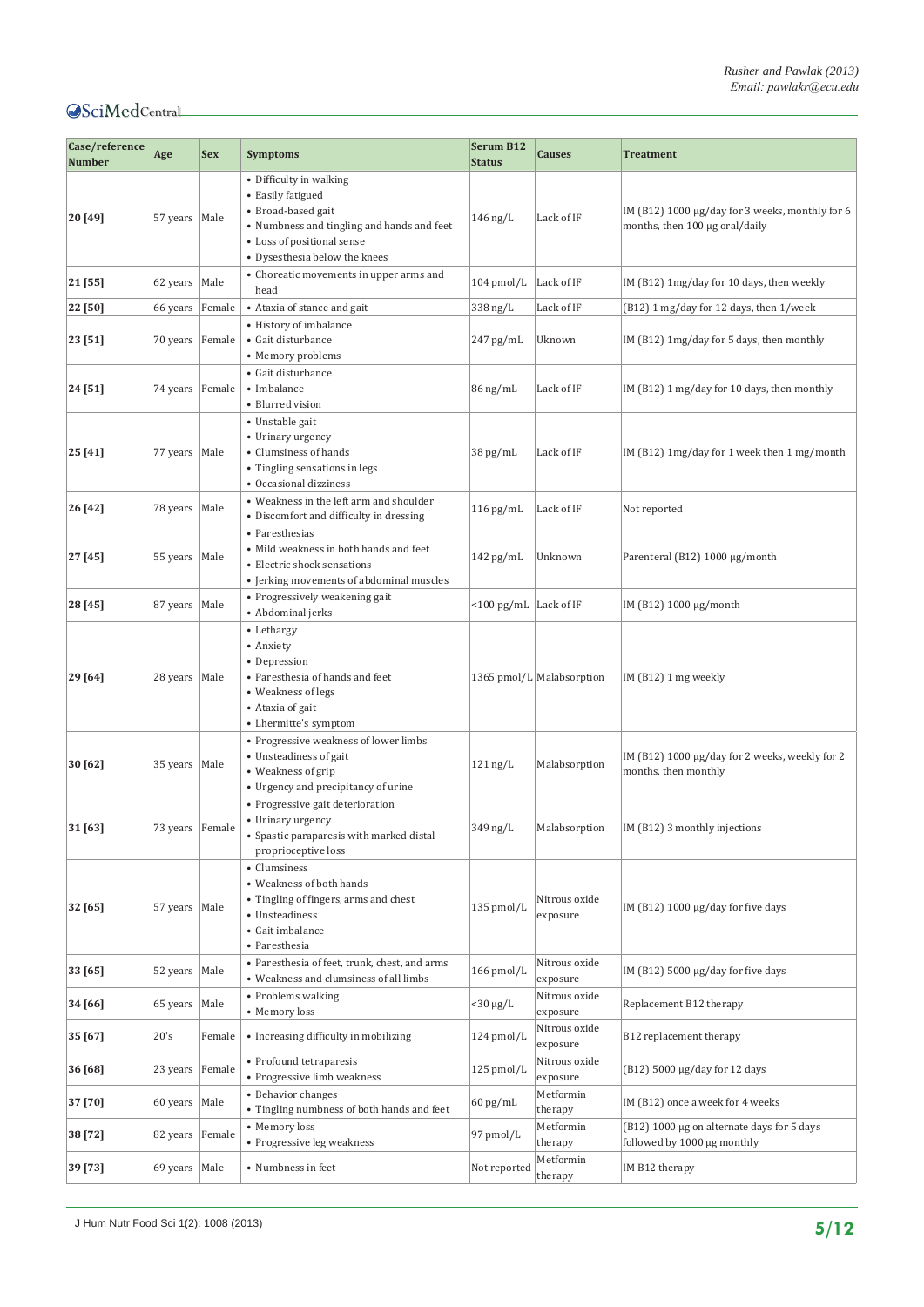| Case/reference<br><b>Number</b> | Age             | <b>Sex</b> | <b>Symptoms</b>                                                                                                                     | Serum B12<br><b>Status</b> | <b>Causes</b> | <b>Treatment</b>                                                        |
|---------------------------------|-----------------|------------|-------------------------------------------------------------------------------------------------------------------------------------|----------------------------|---------------|-------------------------------------------------------------------------|
| 40 [75]                         | 35 years Female |            | • Progressive weakness in lower limbs<br>• Tingling and paresthesia<br>• Numbness in feet and hands                                 | $13.5$ pg/mL               | Unknown       | Parenteral B12 therapy for 6 months                                     |
| 41 [76]                         | 38 years Female |            | • Progressive hand numbness and tingling<br>• Numbness of feet                                                                      | $72$ pg/mL                 | Unknown       | Parenteral B12 therapy                                                  |
| 42 [79]                         | 76 years Female |            | • Forgetfulness<br>• Reading difficulty<br>• Headaches<br>• Fatigue<br>• Weight loss<br>• Visual impairment<br>• Gait abnormalities | $78 \,\mathrm{pg/mL}$      | Unknown       | IM $(B12)$ 1000 µg monthly                                              |
| 43 [78]                         | 71 years   Male |            | • Progressive right hemichorea                                                                                                      | $124$ pg/mL                | Unknown       | (B12) 5000 µg daily for 4 weeks, 2x/week for one<br>month, then monthly |

<span id="page-5-0"></span>**Table 2:** Characteristics of Patients with Psychiatric Abnormalities.

| Case/reference<br><b>Number</b> | Age             | <b>Sex</b> | <b>Symptoms</b>                                                                                                                                        | <b>Serum B12</b><br><b>Status</b> | <b>Causes</b> | <b>Treatment</b>                                                                                             |
|---------------------------------|-----------------|------------|--------------------------------------------------------------------------------------------------------------------------------------------------------|-----------------------------------|---------------|--------------------------------------------------------------------------------------------------------------|
| 1[61]                           | 65 years Male   |            | • Persecutory delusions                                                                                                                                | $110$ pg/mL                       | Malabsorption | (B12) Daily intramuscular at 1000 μg/d                                                                       |
| 2 [39]                          | 64 years Male   |            | • Confusion<br>• Collapse<br>• Deterioration of work efficiency                                                                                        | 307 pg/mL                         | Lack of IF    | Substitution of vitamin B12                                                                                  |
| 3 [39]                          | 77 years   Male |            | • Delusional fear of impoverishment<br>• Disoriented<br>• Depressed mood                                                                               | $203$ pg/mL                       | Lack of IF    | Vitamin B12                                                                                                  |
| 4 [43]                          | 81 years   Male |            | $\bullet$ Irritable mood<br>• Hyperactivity<br>• Decreased need for sleep<br>• Gradiosity<br>• Sexual indiscretion<br>• Reckless and agitated behavior | $116$ pg/mL                       | Lack of IF    | $(B12) 1000 \mu g$ i.v., for 1 week, then with<br>weekly injections at the same dose.                        |
| 5[11]                           | 27 years Male   |            | • Forgetfulness<br>• Social withdrawal<br>• Paucity of speech<br>• Decreased interest<br>• Apathy                                                      | $<$ 50 pg/mL                      | Vegetarianism | IM (B12) injections                                                                                          |
| 6 [12]                          | 33 years Female |            | · Sad mood<br>• Fatigue<br>• Lack of interest<br>• Sleep disturbances<br>• Weight loss                                                                 | 82 pg/mL                          | Vegetarianism | IM (B12) 1000 ng/day for 10 days                                                                             |
| 7 [14]                          | 52 years Female |            | • Catatonia<br>• Mute<br>• Odd motor movements<br>• Wavy flexibility<br>• Active negativism<br>• Perplexed look<br>• Incontinence                      | $150$ pg/mL                       | Vegetarianism | IM (B12) 1000 µg on alternating days for<br>3 days plus an oral tablet daily. Followed<br>by weekly IM (B12) |
| 8 [25]                          | 66 years Female |            | • Sad mood<br>• Lack of energy, interest, and motivation<br>• Sleep disturbances                                                                       | $<$ 100 pg/mL                     | Malnutrition  | Series of IM (B12) injections                                                                                |
| 9 [22]                          | 67 years Female |            | • Irrational behavior<br>• Tremor in hand<br>• Deteriorating handwriting<br>• Forgetfulness                                                            | 79 pmol/L                         | Malnutrition  | IM (B12) 1000 µg/day                                                                                         |
| 10 [40]                         | 72 years Male   |            | • Apathy<br>• Irritability<br>• Deterioration of attention and memory<br>• Psychotic episodes<br>• Paranoid thoughts<br>· Jealous delusions            | 54 pg/mL                          | Lack of IF    | IM (B12) 1000 µg 3x/week for 45 days,<br>weekly for 45 days, then monthly                                    |
| 11 [59]                         | 23 years Female |            | • Distress<br>• Catatonic<br>• Mute<br>• Paranoid                                                                                                      | $<$ 100 pg/mL                     | Malabsorption | Aggressive B12 supplementation                                                                               |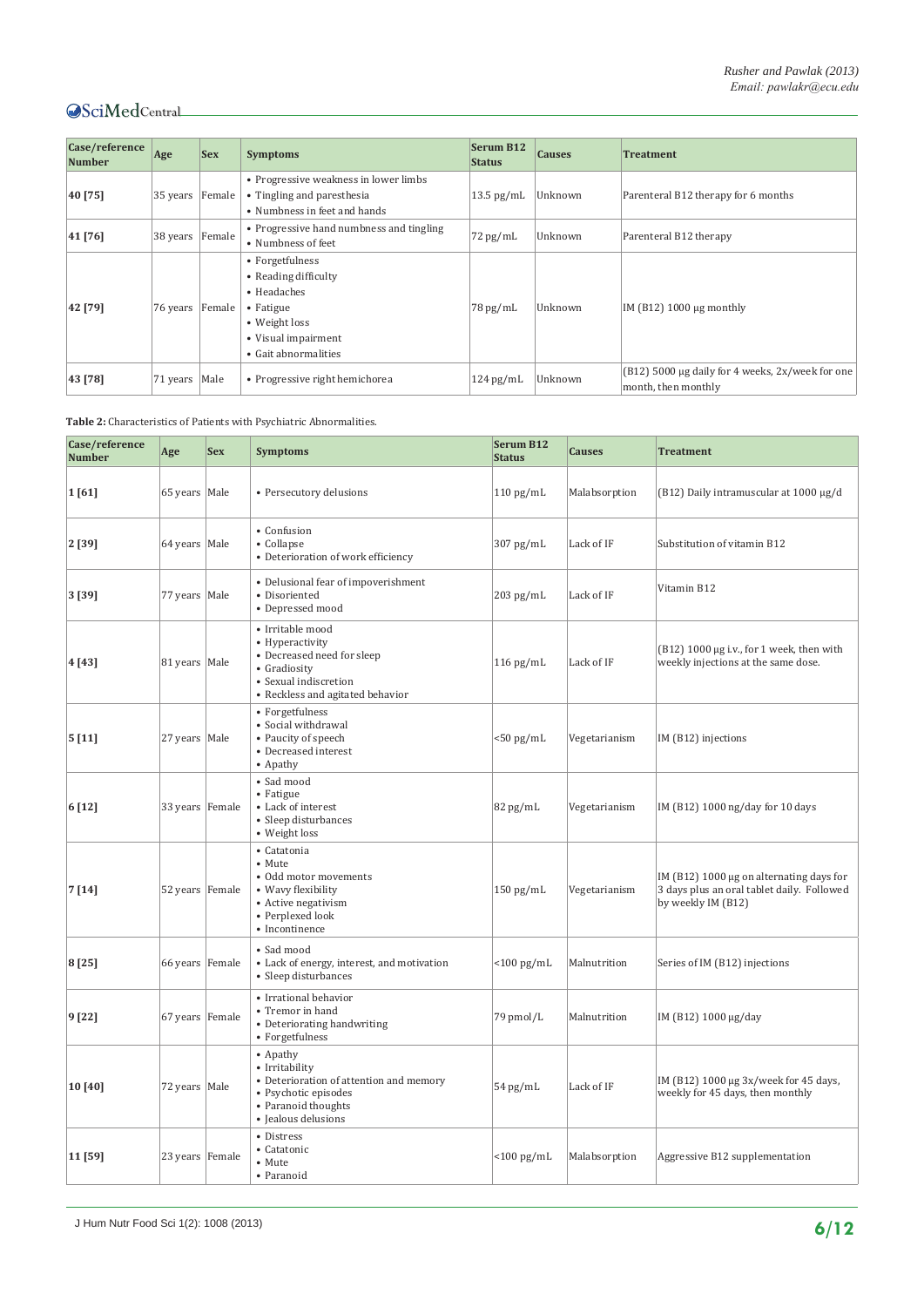| Case/reference<br><b>Number</b> | Age             | <b>Sex</b> | <b>Symptoms</b>                                                                                                                                                                       | Serum B12<br><b>Status</b> | <b>Causes</b>             | <b>Treatment</b>                                                                               |
|---------------------------------|-----------------|------------|---------------------------------------------------------------------------------------------------------------------------------------------------------------------------------------|----------------------------|---------------------------|------------------------------------------------------------------------------------------------|
| 12 [60]                         | 64 years   Male |            | • Depressed mood<br>• Anhedonia and loss of interest<br>• Loss of appetite and weight loss<br>• Difficulty with falling asleep and concentrating<br>• Fatigue<br>• Delusions          | $169$ pg/mL                | Malabsorption             | IM (B12) 1000 $\mu$ g/day for 2 weeks then<br>weekly for 2 weeks, then continuous<br>treatment |
| 13 [69]                         | 33 years Female |            | • Bizarre behavior<br>• Delusions                                                                                                                                                     | $202$ pg/mL                | Nitrous oxide<br>exposure | IM (B12) 1000 µg every day for one week,<br>then every month for one month                     |
| 14 [74]                         | 31 years   Male |            | · Insomnia<br>• Suspiciousness<br>• Hearing voices<br>• Social withdrawal<br>• Functional impairment                                                                                  | $201 \text{ pg/mL}$        | Unknown                   | IM (B12) daily for 1 week, then once a<br>week for 4 weeks                                     |
| 15 [77]                         | 35 years Female |            | • Manic symptoms<br>• Gradiosity<br>• Hyperactivity<br>• Sexual indiscretion<br>• Hyperphagia<br>• Irritable mood<br>• Reckless behavior<br>• Flight of ideas<br>• Overbearing manner | $60$ pg/mL                 | Unknown                   | IM (B12) 1000 $\mu$ g/day for a week, weekly<br>for one month, then monthly                    |
| 16 [82]                         | 78 years Female |            | • Visual hallucinations                                                                                                                                                               | 44 pmol/L                  | Unknown                   | Oral vitamin (B12) 1mg daily                                                                   |

<span id="page-6-0"></span>**Table 3:** Characteristics of Patients with Oral Manifestations.

| Case/reference<br><b>Number</b> | Age      | <b>Sex</b> | <b>Symptoms</b>                                                                                                                             | Serum B12 Status Causes |                                  | <b>Treatment</b>                                                                           |
|---------------------------------|----------|------------|---------------------------------------------------------------------------------------------------------------------------------------------|-------------------------|----------------------------------|--------------------------------------------------------------------------------------------|
| 1 [23]                          | 73 years | Male       | • Pain and burning sensation in tongue<br>• Increased sensitivity to tongue's<br>sensations (post chemical exposure)                        | $140$ pmol/L            | Malnutrition                     | (B12) Individual injectable<br>IM administration                                           |
| 2 [56]                          | 54 years | Female     | • Stomatitis<br>• Glossitis                                                                                                                 | <44 pmol/L              | Unknown                          | $(B12)$ 1 mg/day IM<br>for 5 days, followed by 1 mg monthly                                |
| 3[56]                           | 36 years | Male       | • Migratory glossitis                                                                                                                       | <44 pmol/L              | Unknown                          | $(B12)$ 1 mg/day IM<br>for 5 days, followed by 1 mg monthly                                |
| 4 [56]                          | 33 years | Female     | • Acute glossitis                                                                                                                           | <44 pmol/L              | Unknown                          | $(B12) 1 mg/day$ IM<br>for 5 days, followed by 1 mg monthly                                |
| 5 [56]                          | 68 years | Female     | • Glossitis                                                                                                                                 | 25 pmol/L               | Unknown                          | (B12) 1 mg/day IM<br>for 5 days, followed by 1 mg monthly                                  |
| 6 [8]                           | 61 years | Male       | • Gradually progressive hoarsness<br>• Vocal fold palsy                                                                                     | Not reported            | Excessive alcohol<br>consumption | (B12) IM administration                                                                    |
| 7[16]                           | 41 years | Female     | • Difficulty in eating foods (banana/<br>tomato) because of burning sensation<br>• Presence of red stains on inside of<br>cheeks and tongue | Not reported            | Vegetarianism                    | Monthly injections of vitamin B12 replacement<br>therapy                                   |
| 8 [15]                          | 30 years | Female     | • Recurrent aphthous stomatitis (canker<br>sores)                                                                                           | $65.1$ pmol/L           | Semi-<br>vegetarianism           | (B12) 1000 µg parenteral 2x/week for 6 weeks<br>followed by injections 1x/month for 1 year |
| 9[15]                           | 28 years | Male       | • Recurrent aphthous stomatitis (canker<br>sores)                                                                                           | 124.5 pmol/L            | Semi-<br>vegetarianism           | (B12) 1000 µg parenteral 2x/week for 6 weeks<br>followed by injections 1x/month for 1 year |
| 10[15]                          | 19 years | Female     | • Recurrent aphthous stomatitis (canker<br>sores)                                                                                           | 64.2 pmol/L             | Unknown                          | (B12) 1000 µg parenteral 2x/week for 6 weeks<br>followed by injections 1x/month for 1 year |
| 11[30]                          | 31 years | Female     | • Recurrent aphthous stomatitis (canker<br>sores)                                                                                           | $< 50$ pg/mL            | Lack of IF                       | IM (B12) 1000 µg/day for 1 week, followed by<br>once every two weeks                       |
| 12 [52]                         | 73 years | Female     | • Sore, burning tongue<br>• Increased tongue sensitivity                                                                                    | $144$ ng/L              | Lack of IF                       | Oral B12 100 µg/day                                                                        |
| 13 [83]                         | 88 years | Female     | • Tongue and mouth discomfort<br>· Oral epithelial dysplasia                                                                                | $60$ ng/L               | Unknown                          | IM (B12) 1 mg every 3 days                                                                 |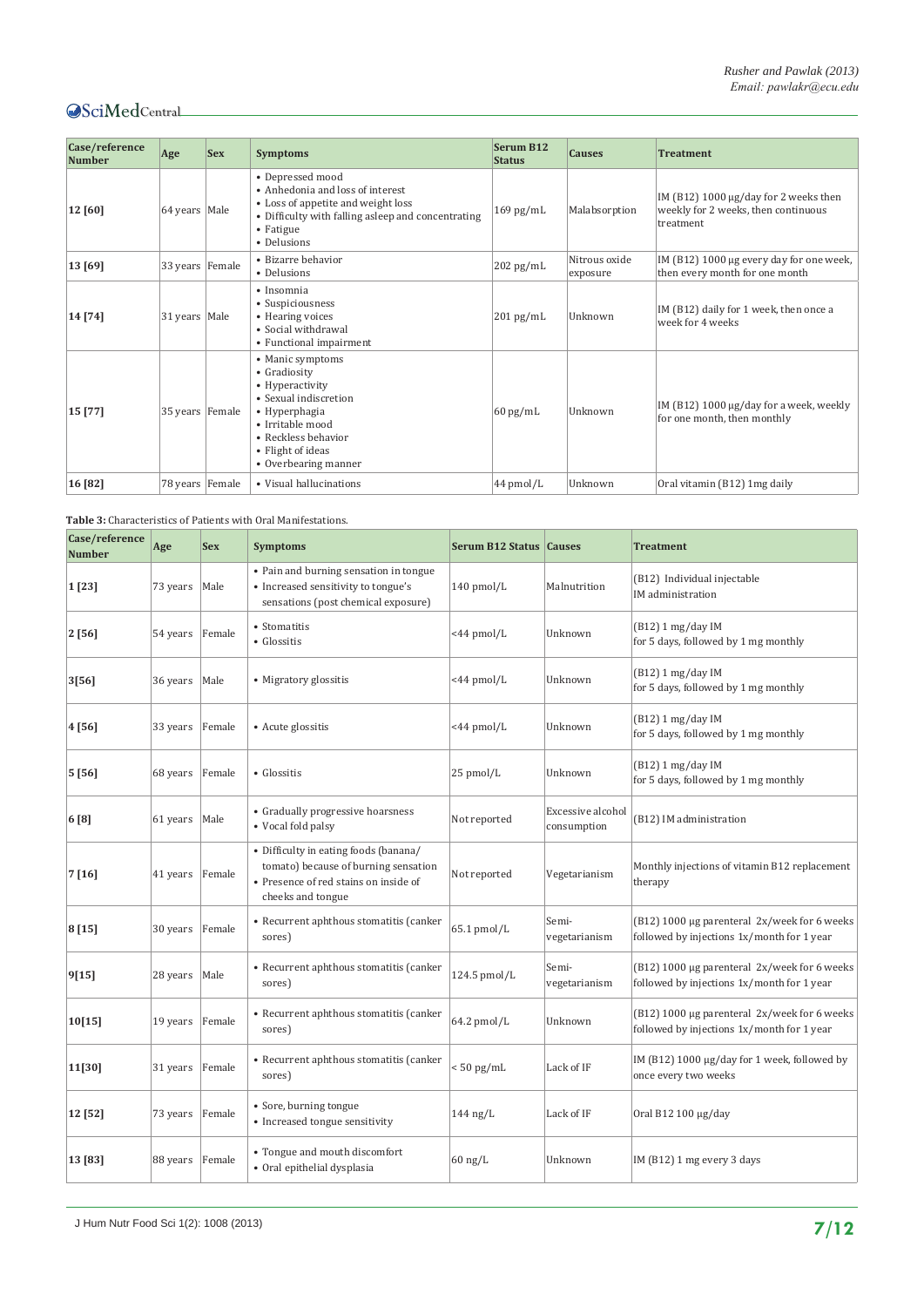| Case/reference<br><b>Number</b> | Age      | <b>Sex</b> | <b>Symptoms</b>                                               | Serum B12 Status | <b>Causes</b> | <b>Treatment</b>                                                                         |
|---------------------------------|----------|------------|---------------------------------------------------------------|------------------|---------------|------------------------------------------------------------------------------------------|
| $1$ [10]                        | 25 years | Female     | • Blackish discoloration of the skin on knuckles              | $31.6$ pg/mL     | Vegetarianism | Oral B12 replacement                                                                     |
| 2[17]                           | 34 years | Female     | • Skin lesions on feet                                        | $113$ pmol/L     | Unknown       | IM (B12) 1000 µg/day                                                                     |
| 3[17]                           | 54 years | Female     | • Skin lesions on neck and upper and lower limbs              | $100$ pmol/L     |               | Vegetarianism   IM (B12) 1000 $\mu$ g/day                                                |
| 4 [24]                          | 54 years | Male       | • Darkening of hands, feet, and tongue<br>(hyperpigmentation) | $35$ pg/mL       | Malnutrition  | IM (B12) 1 mg every week for 2<br>months, then every month for 3<br>months               |
| 5[35]                           | 43 years | Male       | • Increased skin pigmentation                                 | $34.34$ pg/mL    | Lack of IF    | IM (B12) 100 mg/day for 7 days, then<br>2x/week for 3 weeks, then 100 mg<br>once a month |

<span id="page-7-0"></span>**Table 4:** Characteristics of Patients with Dermatological Manifestations.

<span id="page-7-1"></span>**Table 5:** Characteristics of Patients with Rare Manifestations.

| Case/reference<br><b>Number</b> | Age      | <b>Sex</b> | <b>Symptoms</b>                                                                                                                 | Serum B12<br><b>Status</b> | <b>Causes</b>               | <b>Treatment</b>                                                          |
|---------------------------------|----------|------------|---------------------------------------------------------------------------------------------------------------------------------|----------------------------|-----------------------------|---------------------------------------------------------------------------|
| 1[9]                            | 18 years | Male       | • Fatigue<br>· High-grade pyrexia (fever)                                                                                       | $105$ pg/mL                | Vegetarianism               | (B12) 1000 mcg/day IM                                                     |
| 2[26]                           | 26 years | Female     | • Gradual and painless visual loss                                                                                              | $54$ ng/L                  | Malnutrition (poor<br>diet) | B12 supplementation                                                       |
| 3[27]                           | 22 years | Female     | • Malaise<br>• Anorexia<br>• Exercise intolerance                                                                               | $52$ pg/mL                 | Lack of IF                  | IM (B12) 100 µg/day for 10 days, followed by<br>monthly injections        |
| 4 [28]                          | 24 years | Male       | • Persistent watery diarrhea<br>• Anorexia<br>• Weight loss                                                                     | $110$ pg/mL                | Lack of IF                  | IM (B12) monthly                                                          |
| 5 [29]                          | 26 years | Male       | • Complex partial seizures<br>• Social withdrawal<br>• Memory impairment                                                        | $26$ pg/mL                 | Lack of IF                  | IM (B12) injections                                                       |
| 6 [54]                          | 52 years | Male       | • Shortness of breath<br>• General weakness<br>• Weight loss<br>• Sore tongue<br>• Pancytopenia                                 | 52 pmol/L                  | Lack of IF                  | IM (B12) for 7 days, then weekly for 4 weeks,<br>then once a month        |
| 7 [44]                          | 85 years | Female     | • Intermittent, brief, painless<br>involuntary movements in the<br>abdominal muscles                                            | $<$ 90 pg/mL               | Lack of IF                  | IM (B12) 1000 μg/day for 7 days, then 1000 μg/<br>week                    |
| 8 [57]                          | 18 years | Male       | • Short stature<br>• Prepubertal sexual maturation<br>• Exertional dyspnea                                                      | $60$ pg/mL                 | Malabsorption               | IM (B12) 100 $\mu$ g/day for 14 days, then 50 $\mu$ g<br>every other week |
| 9 [81]                          | 59 years | Male       | • Collapse to unconsciousness<br>• Generalized tonic-clonic seizure<br>activity<br>• Mild headaches<br>• Occasional diaphoresis | 90 pmol/L                  | Unknown                     | IM (B12) replacement therapy                                              |
| 10 [80]                         | 80 years | Male       | • Extreme fatigue<br>• Fainting<br>· Jaundice<br>• Headache<br>• Vertigo<br>· Insomnia<br>• Nocturnal dyspnea                   | $129$ pg/mL                | Unknown                     | IM (B12) 1 mg/day for 25 days, 1 mg/week for 8<br>weeks, then monthly     |

remission was observed in 39 cases. Five cases indicated little to no improvement in symptoms, [[42](#page-10-27),[51](#page-10-32),[53](#page-10-17),[63](#page-11-8)[,73](#page-11-17)] and three cases did not report a treatment outcome [[27,](#page-10-13)[30,](#page-10-37)[43\]](#page-10-25).

#### **BIOMARKERS OF B12 STATUS**

Biomarkers of B12 status reported in the cases included serum B12 levels, mean corpuscular volume (MCV), and serum homocysteine. Serum methylmalonic acid (MMA) is an additional biomarker of B12 status; however, it was not widely reported in the cases reviewed. Serum B12 level was reported in all but two

cases [[8,](#page-9-7)[16](#page-10-5)]. MCV levels were reported in 53 cases and serum homocysteine levels in 13 cases.

A notable case to report was of a 40 years of age male patient who initially had normal B12 level, however, he demonstrated progressive neurological symptoms and repeat MR imaging indicated posterior cervical cord lesions. A second test of B12 levels indicated a low B12 status of 41 pg/mL. The authors recommend that in cases where B12 is in the low normal range at first test, levels of methylmalonic acid and homocysteine should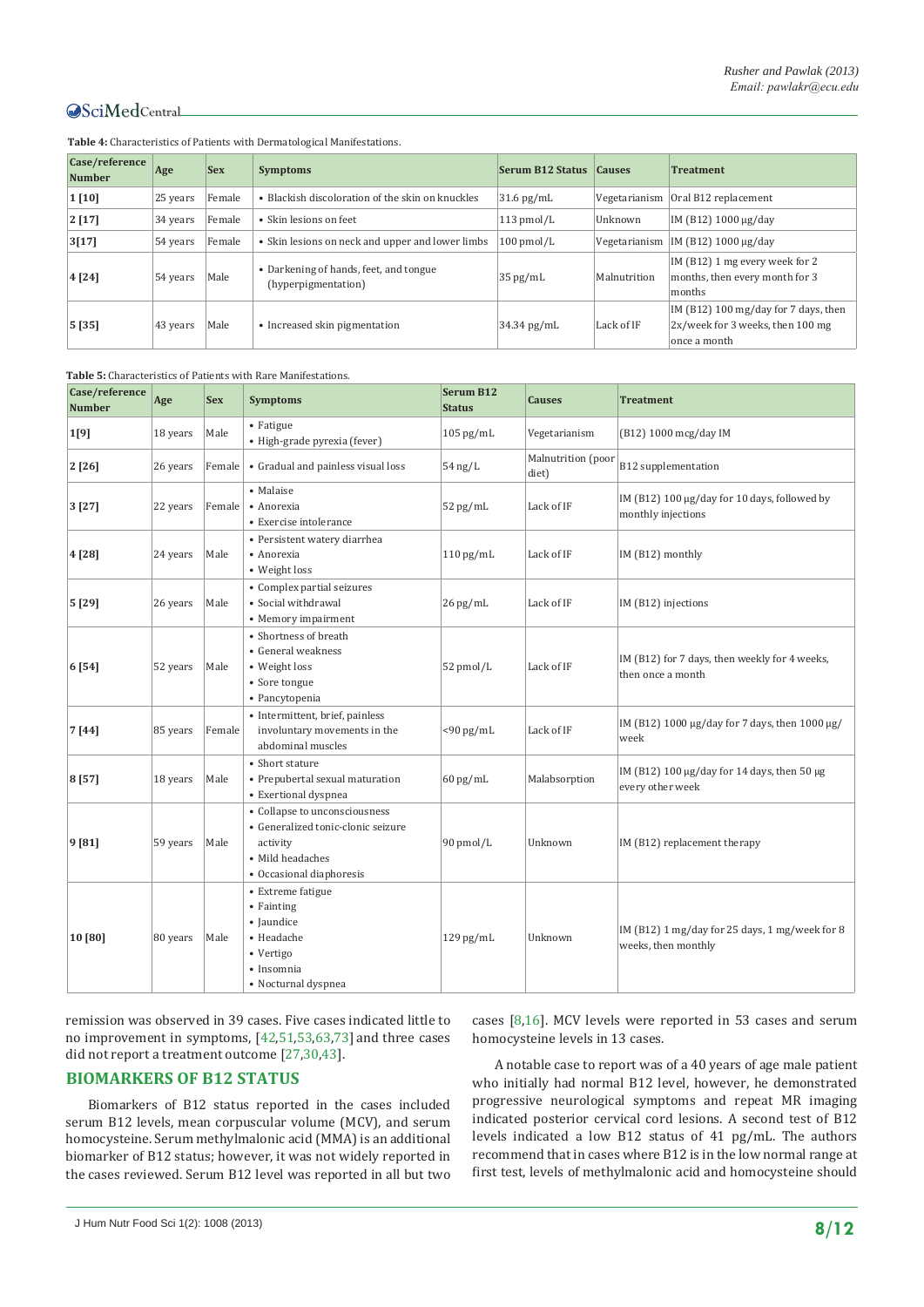be checked to confirm a diagnosis [[33](#page-10-30)].

#### **DISCUSSION**

B12 deficiency can occur due to a number of causes and can affect people of various ages and backgrounds. As formerly noted, the causes of B12 deficiency can be grouped into four main categories including, nutritional B12 deficiency, lack of IF or malabsorption of protein-bound B12, general malabsorption, and competition for B12.

As already mentioned, B12 is naturally present only in meats and foods of animal origin. Therefore, individuals that do not eat any animal products, such as vegans, are at high risk for deficiency if they do not consume adequate amounts of fortified products or supplements. A total of 13 cases reported deficiency due to vegetarianis [\[9](#page-9-8)[-20](#page-10-0)]. Of these, six were vegetarian (1 lactovegetarian), [[11](#page-9-11),[12](#page-9-12),[14](#page-10-1),[17-](#page-10-6)[19](#page-10-4)] five were vegan, [\[9](#page-9-8)[,10,](#page-9-9)[13](#page-9-10),[16](#page-10-5)[,20](#page-10-0)] and two were semi-vegetarian [[15](#page-10-2)]. Three cases reported diet durations for the patients. These cases included one life-long vegan, [[9\]](#page-9-8) one life-long vegetarian, [[11](#page-9-11)] and one vegan who had followed the diet for 2.5 years [[16\]](#page-10-5). Previous studies have shown that compared to omnivores and vegetarians, vegans have a lower average serum concentration of B12 [[4](#page-9-3)]. Some studies have also suggested that compared to omnivores, vegetarians have lower B12 serum concentrations [[4](#page-9-3)]. One review indicated that vegetarians develop deficiency regardless of the type of diet, geographical location where they reside, or any other factors [[84\]](#page-11-30). As such, it is imperative that those who follow a vegetarian or vegan diet consume adequate amounts of B12 fortified food products and/or take supplements containing B12 to prevent deficiency.

Lack of IF is the most common cause of impaired vitamin B12 absorption, which can be seen in patients who suffer from gastric atrophy [\[17](#page-10-6)]. Malabsorption of protein-bound vitamin B12 is often observed in the elderly population where gastric acid is not produced in sufficient amounts to proteolyze B12 from proteins [[17\]](#page-10-6). This is often the result of atrophic gastritis where the fundus glands and parietal cell mass are reduced [[17\]](#page-10-6). A total of 36 cases reported B12 deficiency due to lack of IF or malabsorption of protein-bound B12. This represented the most common cause of deficiency among the cases reviewed. Although lack of IF, as mentioned is commonly observed in the elderly population, it is not exclusive to this population. Of the cases reviewed, the majority (22 cases) represented patients below the age of 65. Moreover, it appears that lack of IF could be a prominent cause of B12 deficiency among young and middle-aged adults. The Dietary Guidelines for Americans currently recommends that individuals aged 50 years and older should take a B12 supplement [[85\]](#page-11-31). The findings of the cases reviewed indicate that this recommendation may have to be extended to individuals in younger age groups.

General malabsorption leading to B12 deficiency can be encountered among individuals having undergone bowel resection especially at the terminal ileum. This is because the terminal ileum is the site of B12 absorption [[2](#page-9-1)]. Three cases presented B12 deficiency due to bowel resection. One case involved small bowel resection, [[57](#page-11-3)] one involved resection due to congenital necrotizing ileus, [[59](#page-11-7)] and one had a resection of the terminal ileum due to DLBCL [[60\]](#page-11-9). Individuals having undergone bowel resection should be screened for B12 deficiency at regular intervals. Moreover, a prudent measure would be for these patients to receive regular B12 injections, as the use of supplements may not be effective in correcting deficiency due to their malabsorptive state.

Competition for vitamin B12 leading to deficiency can occur with use of some medications [\[17](#page-10-6)]. One of these medications is nitrous oxide. Nitrous oxide irreversibly oxidizes the cobalt ion of B12 and therefore inactivates it [\[68](#page-11-15)]. Nitrous oxide, or "laughing gas" is often used as an analgesic before short medical procedures to elevate mood.<sup>68</sup> Three cases were reviewed which presented post-operative occurrences of B12 deficiency as a result of nitrous oxide exposure during surgery [[65](#page-11-11),[66](#page-11-12)]. Nitrous oxide is also misused recreationally by inhalation of the gas from whipped cream dispensers. Three reportspresented cases of nitrous oxide induced vitamin B12 deficiency as a result of recreational misuse [[67-](#page-11-13)[69\]](#page-11-14). B12 deficiency resulting from nitrous oxide exposure is well documented and can result in subacute combined degeneration (SCD) of the spinal cord [[65](#page-11-11)]. SCD of the spinal cord involves degeneration of the posterior and lateral columns [[67\]](#page-11-13). Of the cases involving B12 deficiency due to nitrous oxide exposure, five reported SCD as a resulting complication [[65](#page-11-11)-[69](#page-11-14)]. Individuals having undergone surgery where nitrous oxide was used as an analgesic should be made aware of the potential effect this has on B12 status. Additionally, they should be screened postoperatively for indicators of B12 deficiency. Physicians should also be made aware of the detrimental effects associated with the recreational misuse of nitrous oxide in regards to B12 deficiency, so they will be able to treat patients quickly and appropriately.

Metformin for the treatment of diabetes is another medication that when used can lead to B12 deficiency. Although the responsible mechanism for metformin inducing B12 deficiency is controversial it is proposed that metformin affects the calcium-dependent ileal cell membrane receptors needed for B12-intrinsic factor uptake [[72\]](#page-11-18). Metformin-induced vitamin B12 deficiency was indicated in five cases [[70-](#page-11-16)[73\]](#page-11-17). Metformin is the leading antidiabetic drug sold in the US with more than 30 million generic prescriptions distributed to patients in 2009 [[86](#page-11-32)]. Approximately 30% of patients undergoing metformin therapy experience B12 malabsorption [\[86\]](#page-11-32). It is indicated that metformin reduces the absorption of B12 by up to 30% and reduces serum B12 concentrations by 5-10% [\[86\]](#page-11-32). Moreover, B12 deficiency may exacerbate many diabetes co-morbidities such as poor circulation and neuropathy. Thus it is imperative that screening for B12 deficiency occurs among patients undergoing metformin therapy.

The clinical manifestations of B12 deficiency are varied and include neurological, psychiatric, oral, and dermatological signs and symptoms. A total of 43 cases involved neurological complications as a result of B12 deficiency. The main features of neurological impairment observed in the cases reviewed included paresthesia (27 cases), ataxia (22 cases), and weakness (13 cases) of the extremities. Psychiatric abnormalities were observed in 16 cases. The main features of psychiatric manifestations observed included delusions (5 cases), irritability (5 cases), decreased interest (5 cases), and sleep disturbances (4 cases). Oral manifestations were reported in 13 cases, and included symptoms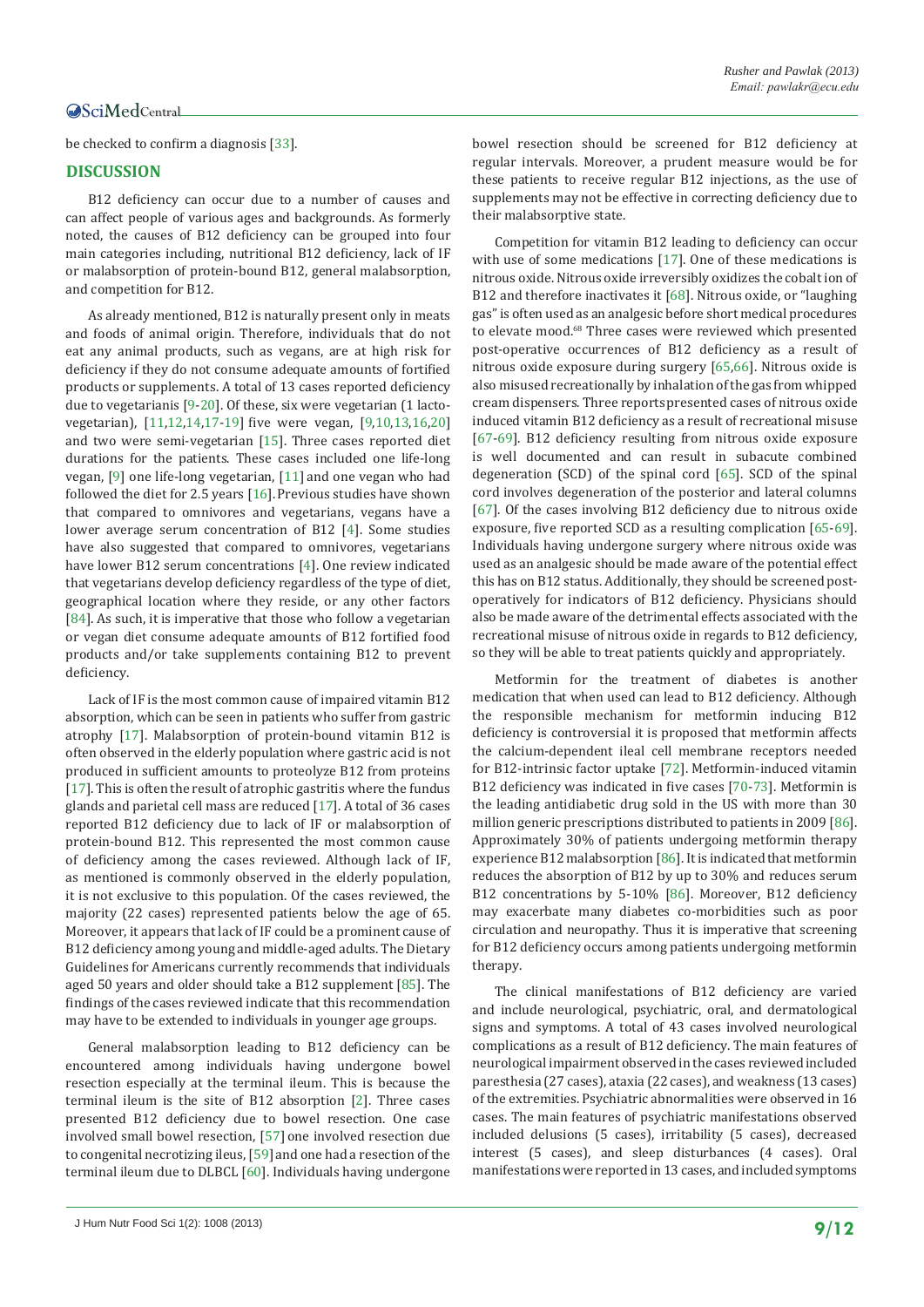such as glossitis (4 cases), recurrent aphthous stomatitis (4 cases), and pain and burning sensations in the mouth (4 cases). Dermatological symptoms were indicated in five cases and the most prevalent manifestation was hyperpigmentation (3 cases).

Clinical manifestations of B12 deficiency were observed in nine cases where serum B12 levels were higher than what is commonly accepted as a deficiency [[33](#page-10-30),[39,](#page-10-23)[50](#page-10-31),[51](#page-10-32),[63](#page-11-8),[64](#page-11-4),[69,](#page-11-14)[74](#page-11-20)]. Six of these cases reported serum B12 levels from 201-307 pg/ mL, [[33](#page-10-30),[39,](#page-10-23)[51](#page-10-32)[,69](#page-11-14)[,74](#page-11-20)] two indicated levels of 338 and 349 ng/mL, [[50,](#page-10-31)[63](#page-11-8)] and one case reported a very high serum B12 level of 1365 pmol/L [[64](#page-11-4)]. Further investigation of this patient with functional B12 deficiency indicated that although serum B12 levels were high, the patient had a very low red blood cell vitamin B12 level and high levels of homocysteine and MMA. The findings of these cases confirm that serum B12 levels may not be the most reliable method for assessment of B12 status and that other biomarkers of B12 status should be utilized in concurrence with serum B12 levels to make an accurate diagnosis. Studies have indicated that serum or plasma B12 and MCV can be unreliable methods for the assessment of B12 levels [87]. Transcobalamin II (TCII) and MMA are currently considered the most precise assessment methods [[87](#page-11-33)].

There are various methods of B12 replacement therapy included parenteral (or intravenous) replacement, intramuscular (IM) therapy, or oral B12 replacement. The vast majority of cases (59 cases) reviewed used the IM method to restore serum B12 levels, with many cases utilizing a dose of 1000 µg in a staggered therapeutic approach. Forty cases reported complete remission of deficiency symptoms with B12 therapy, while 39 cases reported improvement. This highlights the need for emphasis on the prevention of B12 deficiency as many of the symptoms, especially neurological, did not reverse completely with B12 replacement therapy. All but one patient [[52](#page-10-16)] experiencing oral manifestations of B12 deficiency experienced complete resolution of symptoms (one case was unreported) [\[30](#page-10-37)]. Similarly, all but one case experiencing dermatological symptoms indicated full recovery [\[17](#page-10-6)]. This indicates that B12 deficiency manifesting as oral or dermatological symptoms may be relatively easy to treat. Moreover, the five cases which reported little to no improvement in symptoms were all neurological, and may indicate that these symptoms are resistant to treatment and in some instances may not be reversible [[42](#page-10-27),[51](#page-10-32),[53](#page-10-17),[63](#page-11-8),[73](#page-11-17)]. In these cases, prevention may be the best medicine.

B12 deficiency can be prevented by adequate intake of B12 containing food products such as meat, fish, eggs, and dairy products; [[3](#page-9-2)] or B12 containing fortified plant products such as cereals, plant-based milks, soy products, and B12 fortified yeast extract. However, meat and animal products are often recommended to be limited due to either prevention or management of chronic health conditions, while fortified foods usually contain small doses of this vitamin. If dietary adequacy is a probable cause, B12 containing supplements should be considered. Another method to prevent deficiency that has been proposed is the fortification of flour with B12 [\[87](#page-11-33)]. In order to be effective among groups at a high risk for deficiency the flour would likely have to be fortified at a dose of 100 µg or greater per 100 g [\[87](#page-11-33)]. Keller et al. suggested a novel way of preventing

B12 deficiency using B12-fortified tooth paste [[88\]](#page-11-34). In their study with vegans and vegetarians with low B12 status all biomarkers measured including TCII, total homocysteine and serum B12 values were normalized after 5 weeks duration of the experiment. Unfortunately, they did not report the dose of fortification of the toothpaste.

Biomarkers of B12 status include serum B12 level, MCV, serum homocysteine, and MMA. Serum B12 levels were overwhelmingly utilized as the indicator of B12 status having been utilized in all but two cases. MCV levels were reported in 53 cases and homocysteine in 13 cases. To achieve more reliable B12 status, clinicians should consider utilizing two different assessment methods, especially MMA and TCII.

#### **REFERENCES**

- <span id="page-9-0"></span>1. Brody T. Nutritional Biochemistry. 2nd Edition. San Diego CA: Academic Press; 1999.
- <span id="page-9-1"></span>2. [Headstrom PD, Rulyak SJ, Lee SD. Prevalence of and risk factors for](http://www.ncbi.nlm.nih.gov/pubmed/17886286)  [vitamin B\(12\) deficiency in patients with Crohn's disease. Inflamm](http://www.ncbi.nlm.nih.gov/pubmed/17886286)  [Bowel Dis. 2008; 14: 217-223.](http://www.ncbi.nlm.nih.gov/pubmed/17886286)
- <span id="page-9-2"></span>3. [Vogiatzoglou A, Smith AD, Nurk E, Berstad P, Drevon CA, Ueland PM, et](http://www.ncbi.nlm.nih.gov/pubmed/19190073)  [al. Dietary sources of vitamin B-12 and their association with plasma](http://www.ncbi.nlm.nih.gov/pubmed/19190073)  [vitamin B-12 concentrations in the general population: the Hordaland](http://www.ncbi.nlm.nih.gov/pubmed/19190073)  [Homocysteine Study. Am J Clin Nutr. 2009; 89: 1078-1087.](http://www.ncbi.nlm.nih.gov/pubmed/19190073)
- <span id="page-9-3"></span>4. [Selhub J, Morris MS, Jacques PF, Rosenberg IH. Folate-vitamin](http://www.ncbi.nlm.nih.gov/pubmed/19141696)  [B-12 interaction in relation to cognitive impairment, anemia, and](http://www.ncbi.nlm.nih.gov/pubmed/19141696)  [biochemical indicators of vitamin B-12 deficiency. Am J Clin Nutr.](http://www.ncbi.nlm.nih.gov/pubmed/19141696)  [2009; 89: 702S-6S.](http://www.ncbi.nlm.nih.gov/pubmed/19141696)
- <span id="page-9-4"></span>5. [Gilsing AM, Crowe FL, Lloyd-Wright Z, Sanders TA, Appleby PN, Allen](http://www.ncbi.nlm.nih.gov/pubmed/20648045)  [NE, et al. Serum concentrations of vitamin B12 and folate in British](http://www.ncbi.nlm.nih.gov/pubmed/20648045)  [male omnivores, vegetarians and vegans: results from a cross](http://www.ncbi.nlm.nih.gov/pubmed/20648045)[sectional analysis of the EPIC-Oxford cohort study. Eur J Clin Nutr.](http://www.ncbi.nlm.nih.gov/pubmed/20648045)  [2010; 64: 933-939.](http://www.ncbi.nlm.nih.gov/pubmed/20648045)
- <span id="page-9-5"></span>6. [Dangour AD, Allen E, Clarke R, Elbourne D, Fasey N, Fletcher AE, et al.](http://www.ncbi.nlm.nih.gov/pubmed/21396086)  [A randomised controlled trial investigating the effect of vitamin B12](http://www.ncbi.nlm.nih.gov/pubmed/21396086)  [supplementation on neurological function in healthy older people:](http://www.ncbi.nlm.nih.gov/pubmed/21396086)  [the Older People and Enhanced Neurological function \(OPEN\) study](http://www.ncbi.nlm.nih.gov/pubmed/21396086)  [protocol \[ISRCTN54195799\]. Nutr J. 2011.](http://www.ncbi.nlm.nih.gov/pubmed/21396086)
- <span id="page-9-6"></span>7. [Goebels N, Soyka M. Dementia associated with vitamin B\(12\)](http://www.ncbi.nlm.nih.gov/pubmed/10956574)  deficiency: presentation of two cases and review of the literature.  $\overline{I}$ [Neuropsychiatry Clin Neurosci. 2000; 12: 389-394.](http://www.ncbi.nlm.nih.gov/pubmed/10956574)
- <span id="page-9-7"></span>8. Green R, Kara N, Cocks H. Vitamin B, deficiency: an unusual cause of [vocal fold palsy. J Laryngol Otol. 2011; 125: 1309-1311.](http://www.ncbi.nlm.nih.gov/pubmed/21791159)
- <span id="page-9-8"></span>9. [Negi RC, Kumar J, Kumar V, Singh K, Bharti V, Gupta D, et al. Vitamin](http://www.ncbi.nlm.nih.gov/pubmed/21751594)  [B12 deficiency presenting as pyrexia. J Assoc Physicians India. 2011;](http://www.ncbi.nlm.nih.gov/pubmed/21751594)  [59: 379-380.](http://www.ncbi.nlm.nih.gov/pubmed/21751594)
- <span id="page-9-9"></span>10.[Kumar V, Sharma V. Medical image. Reversible knuckle](http://www.ncbi.nlm.nih.gov/pubmed/21963931)  [hyperpigmentation in B12 deficiency. N Z Med J. 2011; 124: 98-99.](http://www.ncbi.nlm.nih.gov/pubmed/21963931)
- <span id="page-9-11"></span>11.[Sahoo MK, Avasthi A, Singh P. Negative symptoms presenting as](http://www.ncbi.nlm.nih.gov/pubmed/22303049)  [neuropsychiatric manifestation of vitamin B12 deficiency. Indian J](http://www.ncbi.nlm.nih.gov/pubmed/22303049)  [Psychiatry. 2011; 53: 370-371.](http://www.ncbi.nlm.nih.gov/pubmed/22303049)
- <span id="page-9-12"></span>12.[Milanlioglu A. Vitamin B12 deficiency and depression. Journal of](http://www.jceionline.org/upload/sayi/7/JCEI-00499.pdf)  [Clinical and Experimental Investigations. 2011; 2: 455-456.](http://www.jceionline.org/upload/sayi/7/JCEI-00499.pdf)
- <span id="page-9-10"></span>13.[Shyambabu C, Sinha S, Taly AB, Vijayan J, Kovoor JM. Serum vitamin](http://www.ncbi.nlm.nih.gov/pubmed/18678379)  [B12 deficiency and hyperhomocystinemia: a reversible cause of acute](http://www.ncbi.nlm.nih.gov/pubmed/18678379)  [chorea, cerebellar ataxia in an adult with cerebral ischemia. J Neurol](http://www.ncbi.nlm.nih.gov/pubmed/18678379)  [Sci. 2008; 273: 152-154.](http://www.ncbi.nlm.nih.gov/pubmed/18678379)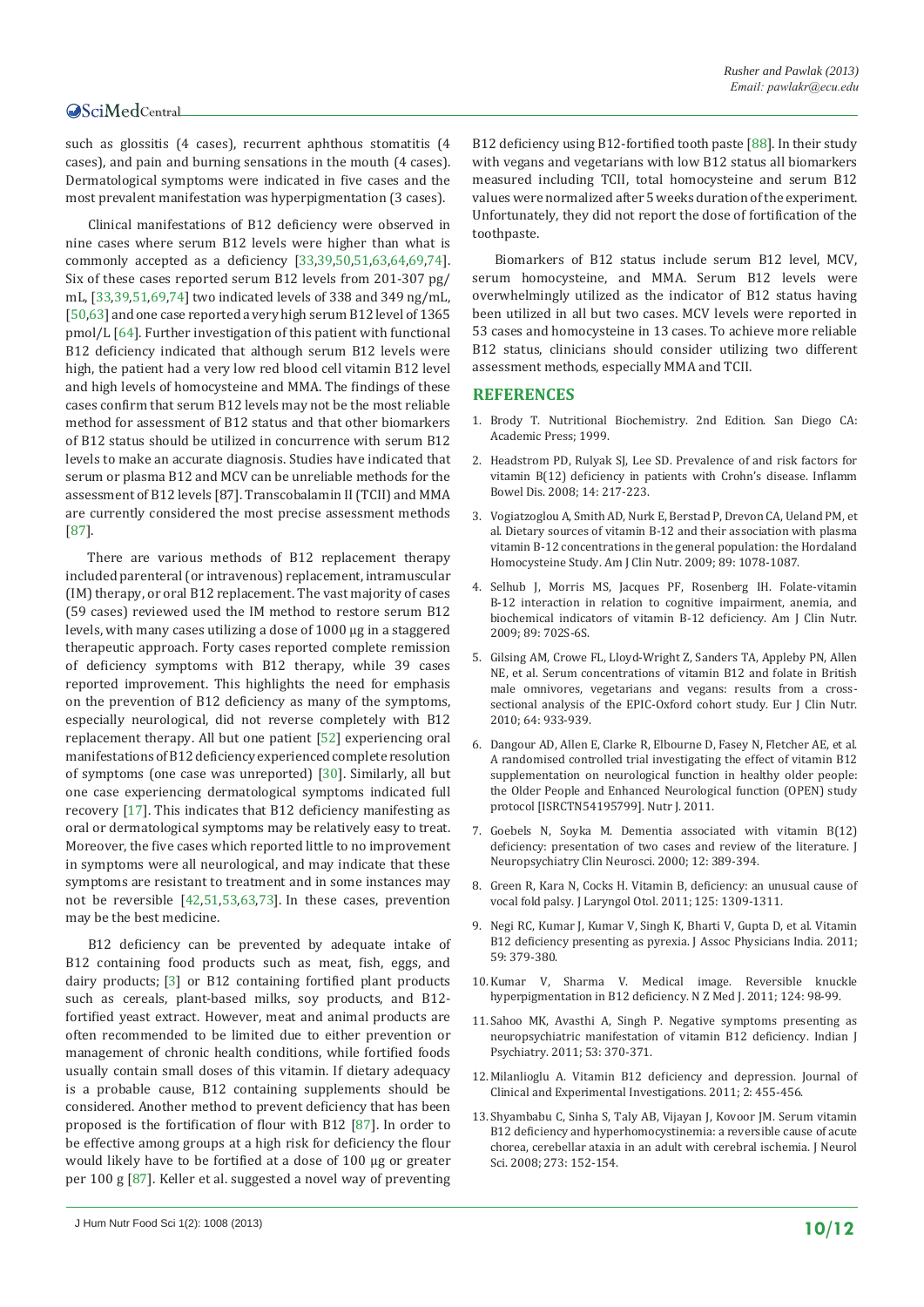- <span id="page-10-1"></span>14.[Berry N, Sagar R, Tripathi BM. Catatonia and other psychiatric](http://www.ncbi.nlm.nih.gov/pubmed/12823174)  [symptoms with vitamin B12 deficiency. Acta Psychiatr Scand. 2003;](http://www.ncbi.nlm.nih.gov/pubmed/12823174)  [108: 156-159.](http://www.ncbi.nlm.nih.gov/pubmed/12823174)
- <span id="page-10-2"></span>15.[Volkov I, Rudoy I, Abu-Rabia U, Masalha T, Masalha R. Case report:](http://www.ncbi.nlm.nih.gov/pubmed/15986941)  [Recurrent aphthous stomatitis responds to vitamin B12 treatment.](http://www.ncbi.nlm.nih.gov/pubmed/15986941)  [Can Fam Physician. 2005; 51: 844-845.](http://www.ncbi.nlm.nih.gov/pubmed/15986941)
- <span id="page-10-5"></span>16.[Pontes HA, Neto NC, Ferreira KB, Fonseca FP, Vallinoto GM, Pontes FS,](http://www.ncbi.nlm.nih.gov/pubmed/19744365)  [et al. Oral manifestations of vitamin B12 deficiency: a case report. J](http://www.ncbi.nlm.nih.gov/pubmed/19744365)  [Can Dent Assoc. 2009; 75: 533-537.](http://www.ncbi.nlm.nih.gov/pubmed/19744365)
- <span id="page-10-6"></span>17.[Kannan R, Ng MJ. Cutaneous lesions and vitamin B12 deficiency: an](http://www.ncbi.nlm.nih.gov/pubmed/18413300)  [often-forgotten link. Can Fam Physician. 2008; 54: 529-532.](http://www.ncbi.nlm.nih.gov/pubmed/18413300)
- <span id="page-10-3"></span>18.[Singh B, Arora S. Acute presentation of dizziness in vitamin B12](http://www.ncbi.nlm.nih.gov/pubmed/20736002)  [deficient old patient of cardiac disease: a case report. Clin Chim Acta.](http://www.ncbi.nlm.nih.gov/pubmed/20736002)  [2010; 411: 2104-2106.](http://www.ncbi.nlm.nih.gov/pubmed/20736002)
- <span id="page-10-4"></span>19.[Ng VW, Gross M, Clifton A. Case report: MR appearances in vitamin](http://www.ncbi.nlm.nih.gov/pubmed/9171797)  [B12 neuropathy. Clin Radiol. 1997; 52: 394-396.](http://www.ncbi.nlm.nih.gov/pubmed/9171797)
- <span id="page-10-0"></span>20.[Cheng SH, Chang MH, Soong BW, Chen CW, Lee YC. Spastic paraparesis](http://www.ncbi.nlm.nih.gov/pubmed/15789129)  [as a manifestation of metabolic vitamin B12 deficiency: a case report.](http://www.ncbi.nlm.nih.gov/pubmed/15789129)  [J Neurol. 2005; 252: 1125-1126.](http://www.ncbi.nlm.nih.gov/pubmed/15789129)
- <span id="page-10-7"></span>21.[Wong CL, Van Spall HG, Hassan KA, Coret-Simon J, Sahlas DJ, Shumak](http://www.ncbi.nlm.nih.gov/pubmed/18227444)  [SL. A young man with deep vein thrombosis, hyperhomocysteinemia](http://www.ncbi.nlm.nih.gov/pubmed/18227444)  [and cobalamin deficiency. CMAJ. 2008; 178: 279-281.](http://www.ncbi.nlm.nih.gov/pubmed/18227444)
- <span id="page-10-12"></span>22.[Slade TB, Bharadwaj RS. A case of acute behavioral disturbance](http://www.ncbi.nlm.nih.gov/pubmed/21494346)  [associated with vitamin b\(12\) deficiency. Prim Care Companion J Clin](http://www.ncbi.nlm.nih.gov/pubmed/21494346)  [Psychiatry. 2010; 12.](http://www.ncbi.nlm.nih.gov/pubmed/21494346)
- <span id="page-10-9"></span>23.[De Giuseppe R, Novembrino C, Guzzi G, Pigatto PD, Bamonti F. Burning](http://www.ncbi.nlm.nih.gov/pubmed/20569292)  [mouth syndrome and vitamin B12 deficiency. J Eur Acad Dermatol](http://www.ncbi.nlm.nih.gov/pubmed/20569292)  [Venereol. 2011; 25: 869-870.](http://www.ncbi.nlm.nih.gov/pubmed/20569292)
- <span id="page-10-10"></span>24.[Hoffman CF, Palmer DM, Papadopoulos D. Vitamin B12 deficiency: a](http://www.ncbi.nlm.nih.gov/pubmed/12635892)  [case report of ongoing cutaneous hyperpigmentation. Cutis. 2003; 71:](http://www.ncbi.nlm.nih.gov/pubmed/12635892)  [127-130.](http://www.ncbi.nlm.nih.gov/pubmed/12635892)
- <span id="page-10-11"></span>25. Hanna S, Lachover L, Rajarethinam RP. Vitamin b, deficiency [and depression in the elderly: review and case report. Prim Care](http://www.ncbi.nlm.nih.gov/pubmed/19956469)  [Companion J Clin Psychiatry. 2009; 11: 269-270.](http://www.ncbi.nlm.nih.gov/pubmed/19956469)
- <span id="page-10-8"></span>26.[Taubert M, Dowd TC, Wood A. Malnutrition and bilateral central](http://www.ncbi.nlm.nih.gov/pubmed/18331629)  [retinal vein occlusion in a young woman: a case report. J Med Case](http://www.ncbi.nlm.nih.gov/pubmed/18331629)  [Rep. 2008; 2: 77.](http://www.ncbi.nlm.nih.gov/pubmed/18331629)
- <span id="page-10-13"></span>27.[Chen SH, Hung CS, Yang CP, Lo FS, Hsu HH. Coexistence of megaloblastic](http://www.ncbi.nlm.nih.gov/pubmed/17050198)  [anemia and iron deficiency anemia in a young woman with chronic](http://www.ncbi.nlm.nih.gov/pubmed/17050198)  [lymphocytic thyroiditis. Int J Hematol. 2006; 84: 238-241.](http://www.ncbi.nlm.nih.gov/pubmed/17050198)
- 28.[Quigley EM, Carmichael HA, Watkinson G. Adult celiac disease \(celiac](http://www.ncbi.nlm.nih.gov/pubmed/3734360)  [sprue\), pernicious anemia and IgA deficiency. Case report and review](http://www.ncbi.nlm.nih.gov/pubmed/3734360)  [of the relationships between vitamin B12 deficiency, small intestinal](http://www.ncbi.nlm.nih.gov/pubmed/3734360)  [mucosal disease and immunoglobulin deficiency. J Clin Gastroenterol.](http://www.ncbi.nlm.nih.gov/pubmed/3734360)  [1986; 8: 277-281.](http://www.ncbi.nlm.nih.gov/pubmed/3734360)
- <span id="page-10-18"></span>29.[Kumar S. Recurrent seizures: an unusual manifestation of vitamin B12](http://www.ncbi.nlm.nih.gov/pubmed/15069260)  [deficiency. Neurol India. 2004; 52: 122-123.](http://www.ncbi.nlm.nih.gov/pubmed/15069260)
- <span id="page-10-37"></span>30.[Palopoli J, Waxman J. Recurrent aphthous stomatitis and vitamin B12](http://www.ncbi.nlm.nih.gov/pubmed/2321075)  [deficiency. South Med J. 1990; 83: 475-477.](http://www.ncbi.nlm.nih.gov/pubmed/2321075)
- <span id="page-10-19"></span>31.[Molloy A, Cawley N, Ali E, Connolly S, Tubridy N, Hutchinson M. A](http://www.ncbi.nlm.nih.gov/pubmed/19902649)  [pernicious leucoencephalopathy. Ir Med J. 2009; 102: 292-294.](http://www.ncbi.nlm.nih.gov/pubmed/19902649)
- <span id="page-10-20"></span>32.[Butler WM, Taylor HG, Diehl LF. Lhermitte's sign in cobalamin](http://www.ncbi.nlm.nih.gov/pubmed/7463627)  [\(vitamin B12\) deficiency. JAMA. 1981; 245: 1059.](http://www.ncbi.nlm.nih.gov/pubmed/7463627)
- <span id="page-10-30"></span>33.[Makdsi F, Kadrie T. Sub-acute combined degeneration with an initially](http://www.ncbi.nlm.nih.gov/pubmed/19918498)  [normal level of vitamin B12: a case report. Cases J. 2009; 2: 6944.](http://www.ncbi.nlm.nih.gov/pubmed/19918498)
- <span id="page-10-21"></span>34.[Puntambekar P, Basha MM, Zak IT, Madhavan R. Rare sensory and](http://www.ncbi.nlm.nih.gov/pubmed/19720386)

[autonomic disturbances associated with vitamin B12 deficiency. J](http://www.ncbi.nlm.nih.gov/pubmed/19720386)  [Neurol Sci. 2009; 287: 285-287.](http://www.ncbi.nlm.nih.gov/pubmed/19720386)

- <span id="page-10-38"></span>35.[Noppakun N, Swasdikul D. Reversible hyperpigmentation of skin and](http://www.ncbi.nlm.nih.gov/pubmed/3740873)  [nails with white hair due to vitamin B12 deficiency. Arch Dermatol.](http://www.ncbi.nlm.nih.gov/pubmed/3740873)  [1986; 122: 896-899.](http://www.ncbi.nlm.nih.gov/pubmed/3740873)
- <span id="page-10-22"></span>36.[Kumar S. Vitamin B12 deficiency presenting with an acute reversible](http://www.ncbi.nlm.nih.gov/pubmed/15626849)  [extrapyramidal syndrome. Neurol India. 2004; 52: 507-509.](http://www.ncbi.nlm.nih.gov/pubmed/15626849)
- <span id="page-10-33"></span>37.[Celik M, Barkut IK, Oncel C, Forta H. Involuntary movements associated](http://www.ncbi.nlm.nih.gov/pubmed/14499210)  [with vitamin B12 deficiency. Parkinsonism Relat Disord. 2003; 10: 55-](http://www.ncbi.nlm.nih.gov/pubmed/14499210) [57.](http://www.ncbi.nlm.nih.gov/pubmed/14499210)
- <span id="page-10-34"></span>38.[Srikanth SG, Jayakumar PN, Vasudev MK, Taly AB, Chandrashekar HS.](http://www.ncbi.nlm.nih.gov/pubmed/12391459)  [MRI in subacute combined degeneration of spinal cord: a case report](http://www.ncbi.nlm.nih.gov/pubmed/12391459)  [and review of literature. Neurol India. 2002; 50: 310-312.](http://www.ncbi.nlm.nih.gov/pubmed/12391459)
- <span id="page-10-23"></span>39.[Goebels N, Soyka M. Dementia associated with vitamin B\(12\)](http://www.ncbi.nlm.nih.gov/pubmed/10956574)  [deficiency: presentation of two cases and review of the literature. J](http://www.ncbi.nlm.nih.gov/pubmed/10956574)  [Neuropsychiatry Clin Neurosci. 2000; 12: 389-394.](http://www.ncbi.nlm.nih.gov/pubmed/10956574)
- <span id="page-10-29"></span>40.[Blundo C, Marin D, Ricci M. Vitamin B12 deficiency associated with](http://www.ncbi.nlm.nih.gov/pubmed/20927562)  [symptoms of frontotemporal dementia. Neurol Sci. 2011; 32: 101-105.](http://www.ncbi.nlm.nih.gov/pubmed/20927562)
- <span id="page-10-24"></span>41.[Toru S, Yokota T, Inaba A, Yamawaki M, Yamada M, Mizusawa H, et](http://www.ncbi.nlm.nih.gov/pubmed/10400513)  [al. Autonomic dysfunction and orthostatic hypotention caused by](http://www.ncbi.nlm.nih.gov/pubmed/10400513)  [vitamin B12 deficiency. J Neurol Neurosurg Psychiatry. 1999; 66: 804-](http://www.ncbi.nlm.nih.gov/pubmed/10400513) [805.](http://www.ncbi.nlm.nih.gov/pubmed/10400513)
- <span id="page-10-27"></span>42.[Rison RA, Beydoun SR. Amyotrophic lateral sclerosis-motor neuron](http://www.ncbi.nlm.nih.gov/pubmed/20809955)  [disease, monoclonal gammopathy, hyperparathyroidism, and B12](http://www.ncbi.nlm.nih.gov/pubmed/20809955)  [deficiency: case report and review of the literature. J Med Case Rep.](http://www.ncbi.nlm.nih.gov/pubmed/20809955)  [2010; 4: 298.](http://www.ncbi.nlm.nih.gov/pubmed/20809955)
- <span id="page-10-25"></span>43.[Goggans FC. A case of mania secondary to vitamin B12 deficiency. Am](http://www.ncbi.nlm.nih.gov/pubmed/6691503)  [J Psychiatry. 1984; 141: 300-301.](http://www.ncbi.nlm.nih.gov/pubmed/6691503)
- <span id="page-10-26"></span>44.[Dogan EA, Yuruten B. Spinal myoclonus associated with vitamin B12](http://www.ncbi.nlm.nih.gov/pubmed/17766037)  [deficiency. Clin Neurol Neurosurg. 2007; 109: 827-829.](http://www.ncbi.nlm.nih.gov/pubmed/17766037)
- <span id="page-10-14"></span>45.[Tsao JW, Cooper EC. Reflex-sensitive spinal segmental myoclonus](http://www.ncbi.nlm.nih.gov/pubmed/14504348)  [associated with vitamin B12 deficiency. Neurology. 2003; 61: 867-](http://www.ncbi.nlm.nih.gov/pubmed/14504348) [868.](http://www.ncbi.nlm.nih.gov/pubmed/14504348)
- <span id="page-10-15"></span>46.[Perold JG. Vitamin B12 neuropathy in the absence of anaemia. A case](http://www.ncbi.nlm.nih.gov/pubmed/7221764)  [report. S Afr Med J. 1981; 59: 570.](http://www.ncbi.nlm.nih.gov/pubmed/7221764)
- <span id="page-10-28"></span>47.[Dalla Torre C, Lucchetta M, Cacciavillani M, Campagnolo M, Manara](http://www.ncbi.nlm.nih.gov/pubmed/22334179)  [R, Briani C. Reversible isolated sensory axonal neuropathy due to](http://www.ncbi.nlm.nih.gov/pubmed/22334179)  [cobalamin deficiency. Muscle Nerve. 2012; 45: 428-430.](http://www.ncbi.nlm.nih.gov/pubmed/22334179)
- <span id="page-10-36"></span>48.Tweet MS, Polga KM. 44-year-old man with shortness of breath, fatigue, and paresthesia. Mayo Clin Proc. 2010; 85: 1148-1151.
- <span id="page-10-35"></span>49.[Carmel R. Nutritional vitamin-B12 deficiency. Possible contributory](http://www.ncbi.nlm.nih.gov/pubmed/646250)  [role of subtle vitamin-B12 malabsorption. Ann Intern Med. 1978; 88:](http://www.ncbi.nlm.nih.gov/pubmed/646250)  [647-649.](http://www.ncbi.nlm.nih.gov/pubmed/646250)
- <span id="page-10-31"></span>50.[Lorenzl S, Vogeser M, Müller-Schunk S, Pfister HW. Clinically and MRI](http://www.ncbi.nlm.nih.gov/pubmed/12928928)  [documented funicular myelosis in a patient with metabolical vitamin](http://www.ncbi.nlm.nih.gov/pubmed/12928928)  B12 deficiency but normal vitamin B12 serum level. J Neurol. 2003; [250: 1010-1011.](http://www.ncbi.nlm.nih.gov/pubmed/12928928)
- <span id="page-10-32"></span>51.[Akdal G, Yener GG, Ada E, Halmagyi GM. Eye movement disorders in](http://www.ncbi.nlm.nih.gov/pubmed/17880572)  [vitamin B12 deficiency: two new cases and a review of the literature.](http://www.ncbi.nlm.nih.gov/pubmed/17880572)  [Eur J Neurol. 2007; 14: 1170-1172.](http://www.ncbi.nlm.nih.gov/pubmed/17880572)
- <span id="page-10-16"></span>52.[Lehman JS, Bruce AJ, Rogers RS. Atrophic glossitis from vitamin](http://www.ncbi.nlm.nih.gov/pubmed/17209796)  [B12 deficiency: a case misdiagnosed as burning mouth disorder. J](http://www.ncbi.nlm.nih.gov/pubmed/17209796)  [Periodontol. 2006; 77: 2090-2092.](http://www.ncbi.nlm.nih.gov/pubmed/17209796)
- <span id="page-10-17"></span>53.[Atanassova PA, Chalakova NT, Goranov SE, Ilieva EM, Sotirova KN,](http://www.ncbi.nlm.nih.gov/pubmed/15962817)  [Massaldjieva RI. A case of encephalomyelopolyneuropathy in vitamin](http://www.ncbi.nlm.nih.gov/pubmed/15962817)  [B12 deficiency. Folia Med \(Plovdiv\). 2004; 46: 52-54.](http://www.ncbi.nlm.nih.gov/pubmed/15962817)

J Hum Nutr Food Sci 1(2): 1008 (2013) **11/12**